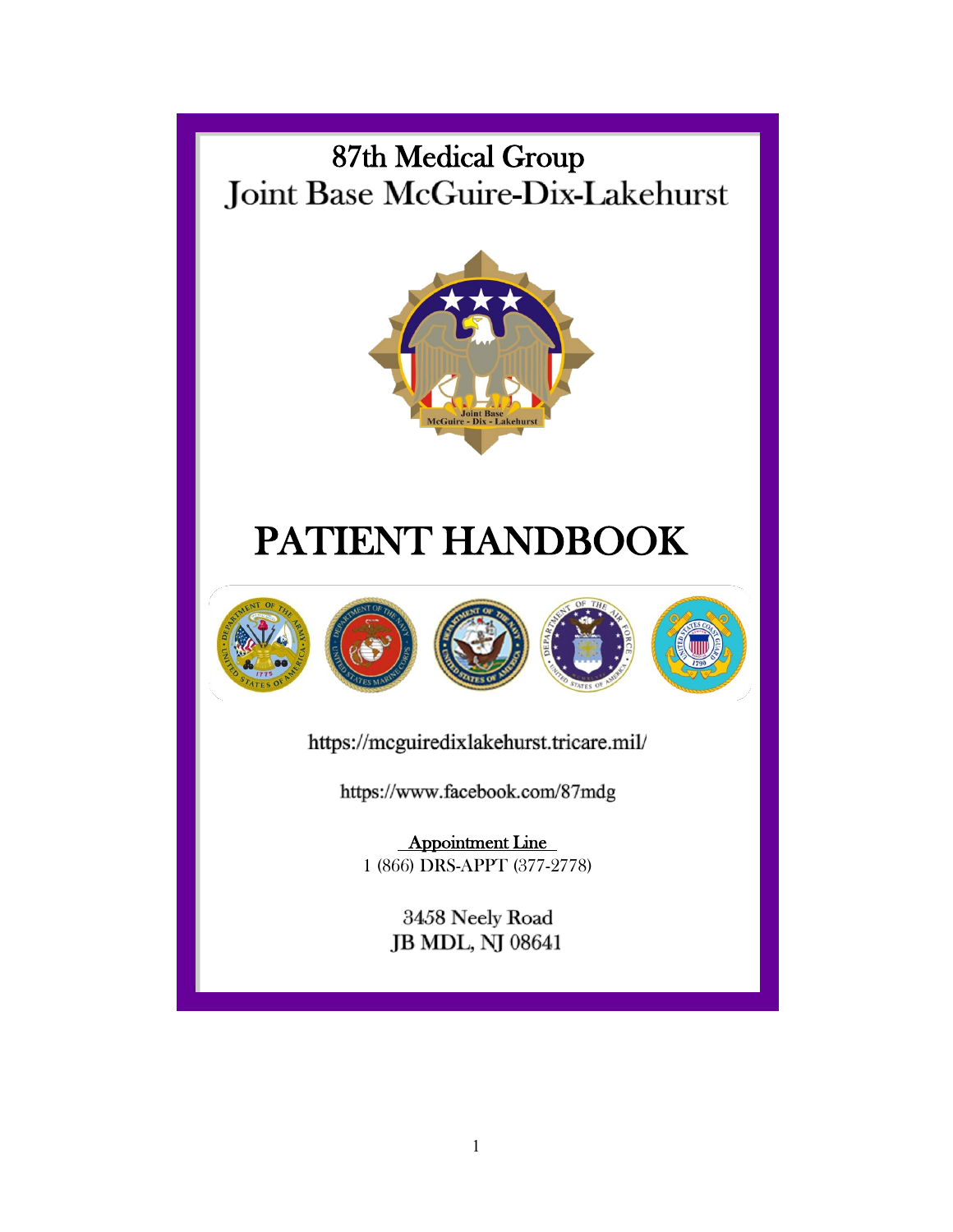# **Table of Contents**

| Health Insurance Portability and Accountability Act (HIPAA)/Mental Health Records21-22 |  |
|----------------------------------------------------------------------------------------|--|
|                                                                                        |  |
|                                                                                        |  |
|                                                                                        |  |
|                                                                                        |  |
|                                                                                        |  |
|                                                                                        |  |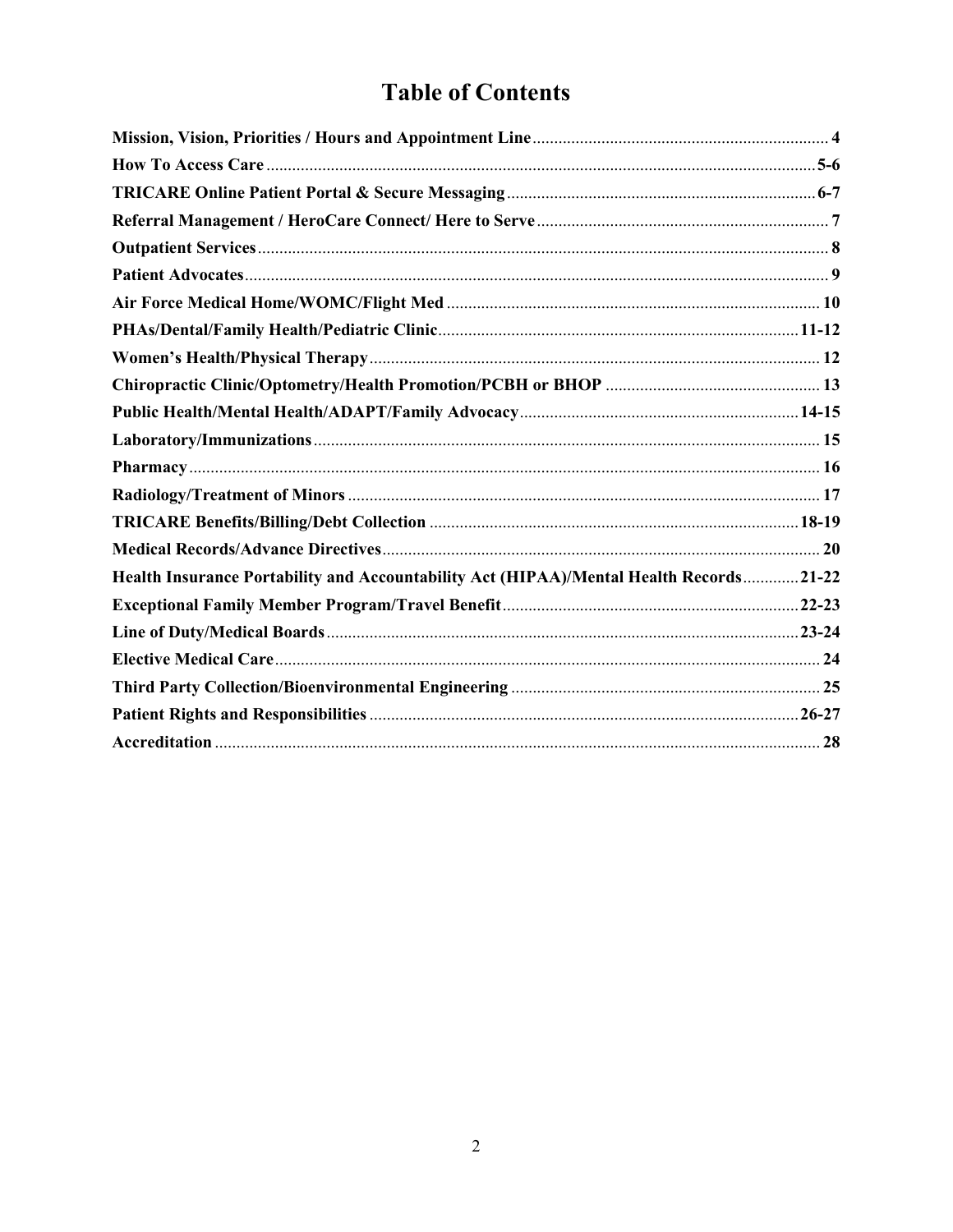#### Dear Patient,

Welcome to your 87th Medical Group! We are honored to serve you with a range of primary and specialty care services at Joint Base McGuire-Dix-Lakehurst (JB MDL). This handbook is intended to help you understand and access the high-quality healthcare services we provide throughout our clinic.

Our 87th Medical Group professionals continuously strive to exceed your healthcare expectations and provide you with the means to achieve your health and performance goals. We are a patient-centered, learning organization dedicated to "continuous improvement"—we welcome your suggestions. If there is any aspect of our service that can be improved, please let us know!

For information not provided within this guide, please ask any staff member or call our central appointment line at 1-866-377- 2778! Each of our clinics and support services also have designated section Patient Advocates to assist you.

TRICARE is the Department of Defense's program for high quality, cost-effective, and accessible healthcare. As a member of TRICARE Prime, you are guaranteed access to our healthcare system and you will be assigned to a primary care management team to provide and coordinate your healthcare.

Again, I welcome you to the 87th Medical Group and thank you for choosing us to be your trusted medical home.

> CHARLES 'SCOTT' HUGHES, Colonel, USAF Commander, 87th Medical Group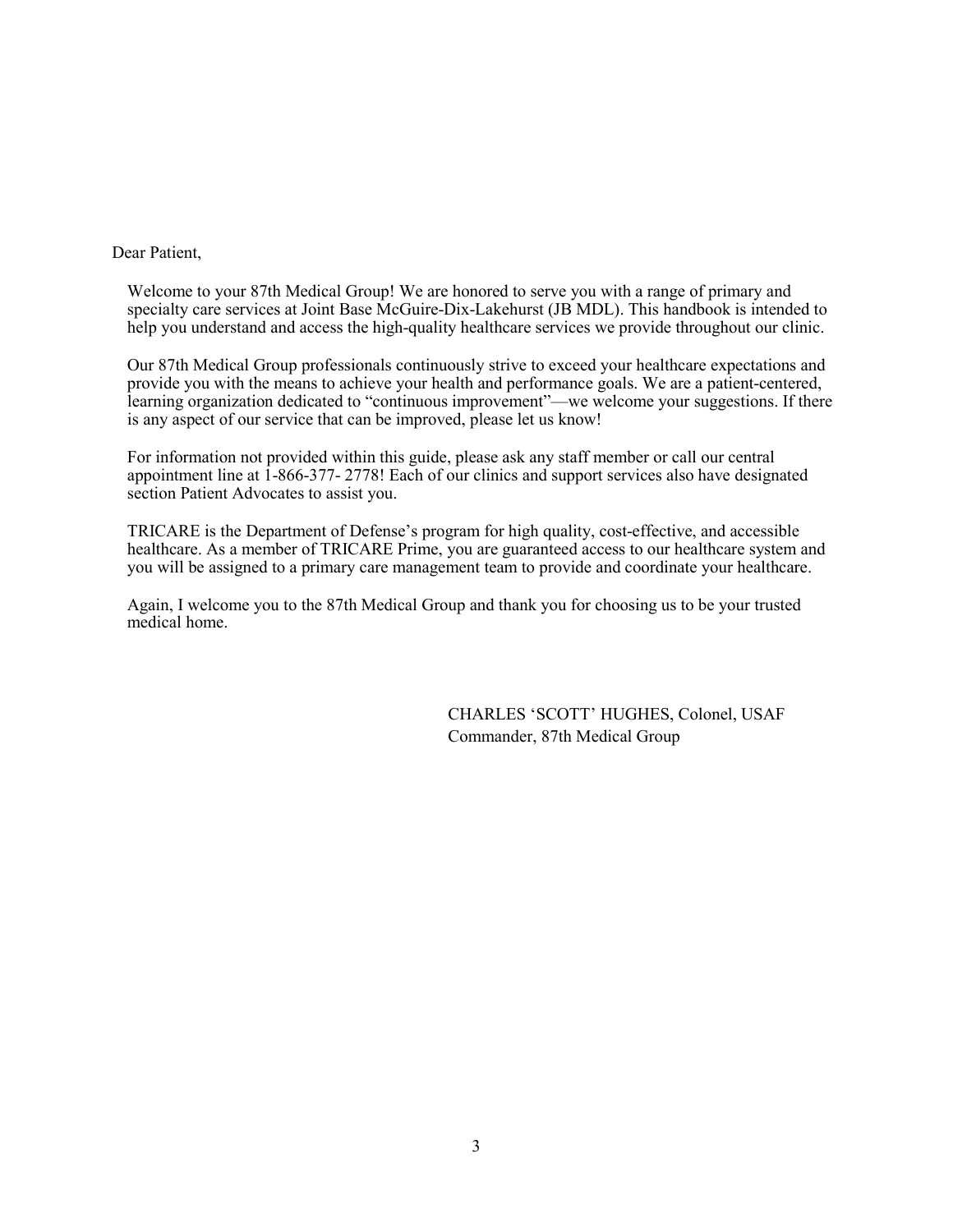# **Motto, Mission, and Priorities**

#### **Motto**

Joint Base Medics… Innovative, Mission Focused & Ready… Health Yeah!

# **Mission**

Ready Medics Delivering a Medically Fit Joint Force… optimizing the health of all we serve

#### **Priorities** People Mission High Reliability

# **Medical Group Hours**

# **Appointment Line**

1(866) DRS-APPT (377-2778)

Monday - Friday: 0645-1600

# **Clinic Hours of Operation**

Monday- Friday: 0730-1630 *(excluding Federal Holidays)*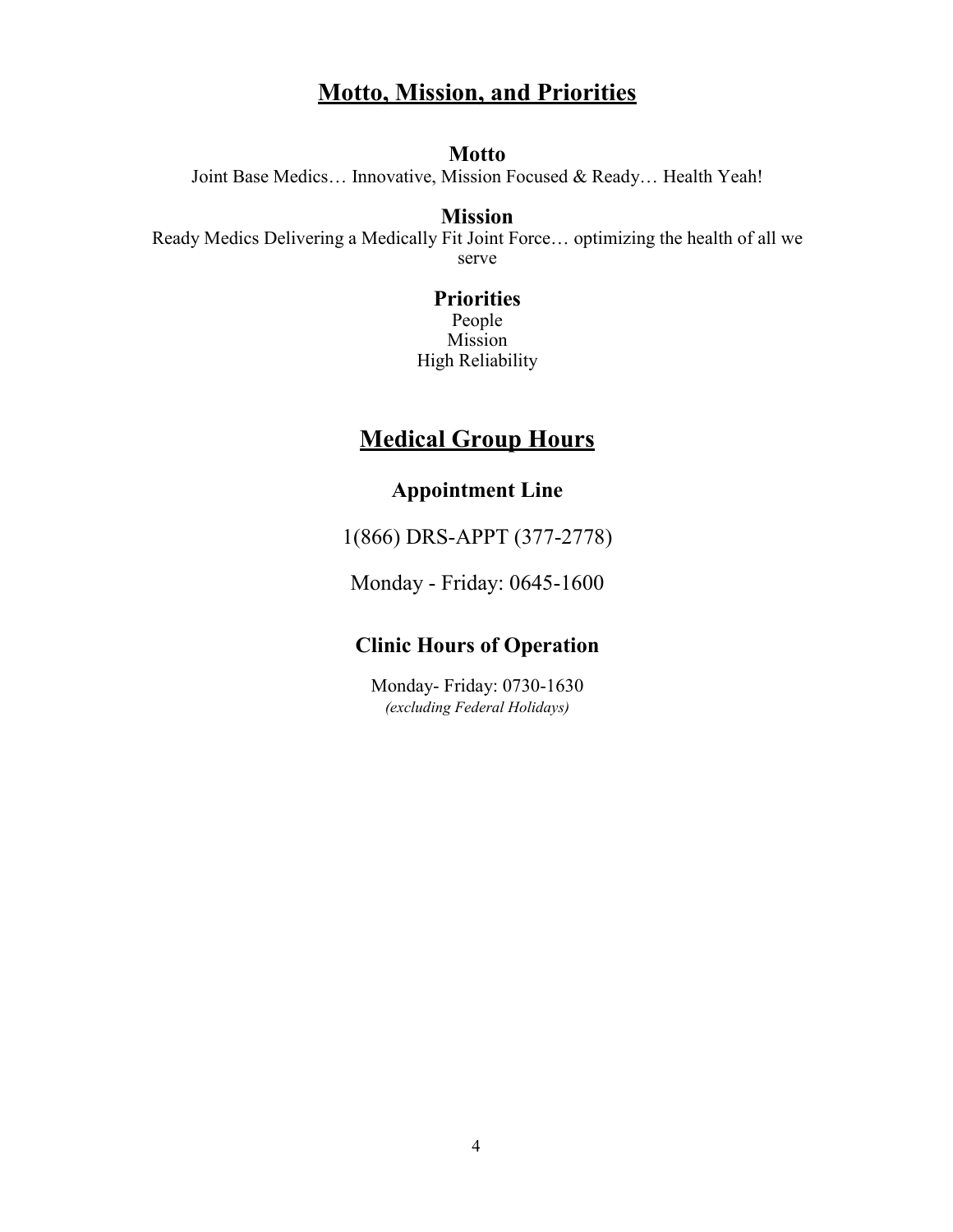#### **How To Access Care**

You must be enrolled in the Defense Enrollment Eligibility Reporting System (DEERS) to receive care in this facility. Both active and retired military sponsors and family members must be entered into the DEERS system to be eligible for TRICARE benefits. Newborns should be enrolled in DEERS as soon as possible after birth in order to ensure full TRICARE Prime coverage for care. It is the sponsor's responsibility to make sure all family members are enrolled in DEERS through the nearest military personnel office. All military sponsors must ensure that the status of their family (marriage, new child, divorce, etc.), residential address, and telephone numbers are current in both DEERS and the Composite Healthcare System (CHCS). This information can be updated by accessing the MilConnect website https://milconnect.dmdc.osd.mil/milconnect/. Once you are enrolled in DEERS, please visit the medical records section to be registered into CHCS. Upon the completion of registration you will be able to make an appointment and receive other clinic services.

**Guard/Reserve**: If you are on active military orders for 30 days or less and/or have a line of duty determination, you must present your line of duty paperwork and/or written orders to the patient administration area located in the medical records section to be registered for care. You must then call the Appointment Line 1-(866) DRS-APPT (377-2778) to schedule an appointment.

**Retirement:** Once you retire, make sure DEERS reflects your change in status from active duty to retiree. If you (or your family) were TRICARE Prime while active duty and you wish to continue your PRIME benefits, you must re-enroll in TRICARE Prime as a retiree.

**Adult Student:** If you have a child, over age 21 and under the age 23, who is a full-time student, you need to enter his/her status as a student into DEERS. This will ensure TRICARE eligibility is not interrupted and access to healthcare is not lost.

**Young Adult Coverage:** If you have a child up to age 26 who is not a full-time student, not married, and not eligible for their own employer-sponsored coverage, you can enroll them in the TRICARE Young Adult (TYA) Program. Eligible young adults can enroll by submitting the TYA enrollment form at [www.tricare.mil o](http://www.tricare.mil/)r by calling (877) TRI-CARE (874-2273).

#### **Emergency Care**

The 87th Medical Group does NOT have an emergency room and provides NO emergency medical services. Please go to the nearest emergency room or call 911 for emergency ambulance transport if you have a medical emergency that could result in loss of life, limb, or eyesight. The 87th Medical Group does provide 24-hour basic life support ambulance services to the Dix and McGuire housing areas, including Falcon Courts North. The 87th Civil Engineer Squadron fire department provides ambulance transport services to the Lakehurst portion of the Joint Base.

#### **After Hours Urgent Care**

If you have a healthcare need outside of regular duty hours call 1 (800) 874-2273. The Nurse Advice Line (NAL) will assist in getting the care you need to include scheduling appointments or providing self-care recommendations. If you are seen by another healthcare organization for urgent care issues, please schedule a follow-up appointment with your Primary Care Manager (PCM) within 72 hours to update profiles, medication refills, etc. The 87th Medical Group should be your initial option for urgent and routine care needs. The NAL can offer care advice over the phone, as well as authorize after hours urgent care. Active Duty personnel require pre-authorization to use network urgent care clinics. All other TRICARE Prime beneficiaries can obtain network urgent care without a preauthorization.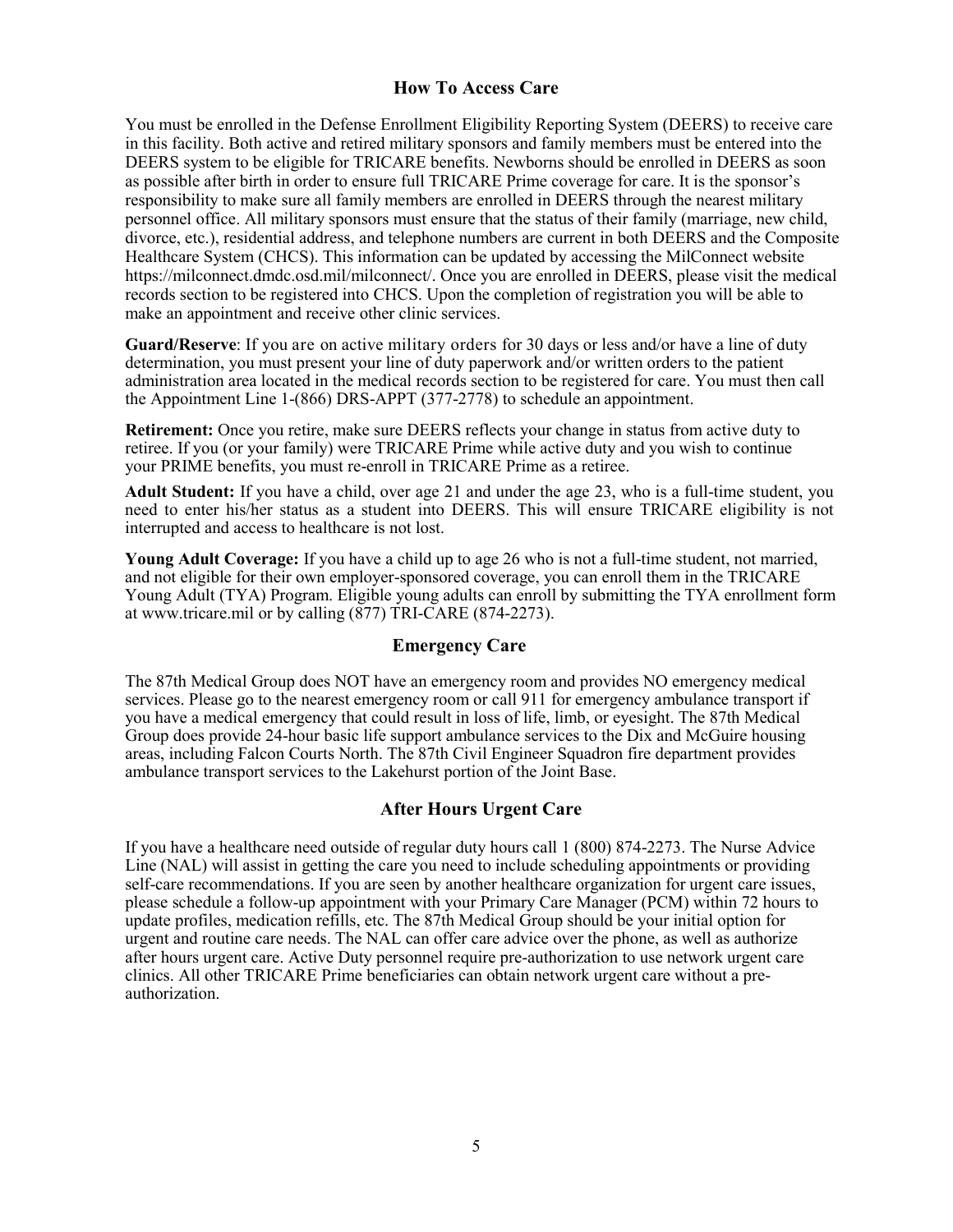# **Out of Area Care**

**Routine** - For TRICARE Prime patients, if you need non-emergency care away from home, your care will be covered if you get approval from your primary care manager (PCM) and it is a TRICARE Prime-covered service. (For Prime enrollees, you may get care at any military treatment facility without calling your PCM). You can call your PCM 24/7 according to local procedures provided to you when you in-processed to your base and enrolled. For non-enrolled beneficiaries, TRICARE deductibles and cost shares may apply.

**Urgent** - Care for a medical condition that, while not life or limb threatening, is serious enough that you cannot delay treatment. Call your PCM or the Nurse Advice Line for authorization prior to seeing a provider to avoid Point of Service charges for receiving care without a referral.

**Emergency** – Medical, maternity or psychiatric emergencies that would lead a "prudent layperson," (someone with average knowledge of health and medicine), to believe that a serious medical condition existed or the absence of medical attention would result in a threat to his/her life, limb, or sight and requires immediate medical treatment or effort to relieve suffering. Go to the nearest facility that is equipped to handle the situation. Call the patient's primary care manager and the managed care support contractor (MCSC) the next working day after receiving the care. TRICARE covers emergency medical services no matter where you are or which plan you use; however, deductibles, cost shares and/or co-pays may apply. Before leaving town, check with TRICARE personnel for additional information about services available in the area you will be visiting.

**Travel Overseas** – For emergency care while traveling overseas, contact International SOS, prior to receiving the care if possible, at<http://www.tricare-overseas.com/> or call the TRICARE Service Center that serves the region:

Europe: 1-877-678-1207 Asia: 1-877-678-1208 Latin America: 1-877-451-8569 Global TRICARE Service Center: 1-877-451-8659

# **TRICARE Online (TOL) Patient Portal**

#### **[www.tricareonline.com](http://www.tricareonline.com/)**

The TOL Patient Portal (also referred to as "TRICARE Online" or "TOL") is the current secure patient portal that gives registered users access to online health care information and services at military hospitals and clinics. When you register for TOL at **[www.tricareonline.com](http://www.tricareonline.com/)**, you can:

- Review and download personal health information
- Schedule, change, view, or cancel appointments at your military hospital or clinic
- Refill and check status of your prescriptions at your military hospital or clinic
- Get information and services when separating from active duty or reserves
- Access TOL Patient Portal through your mobile device
- Receive secure email and text message appointment reminders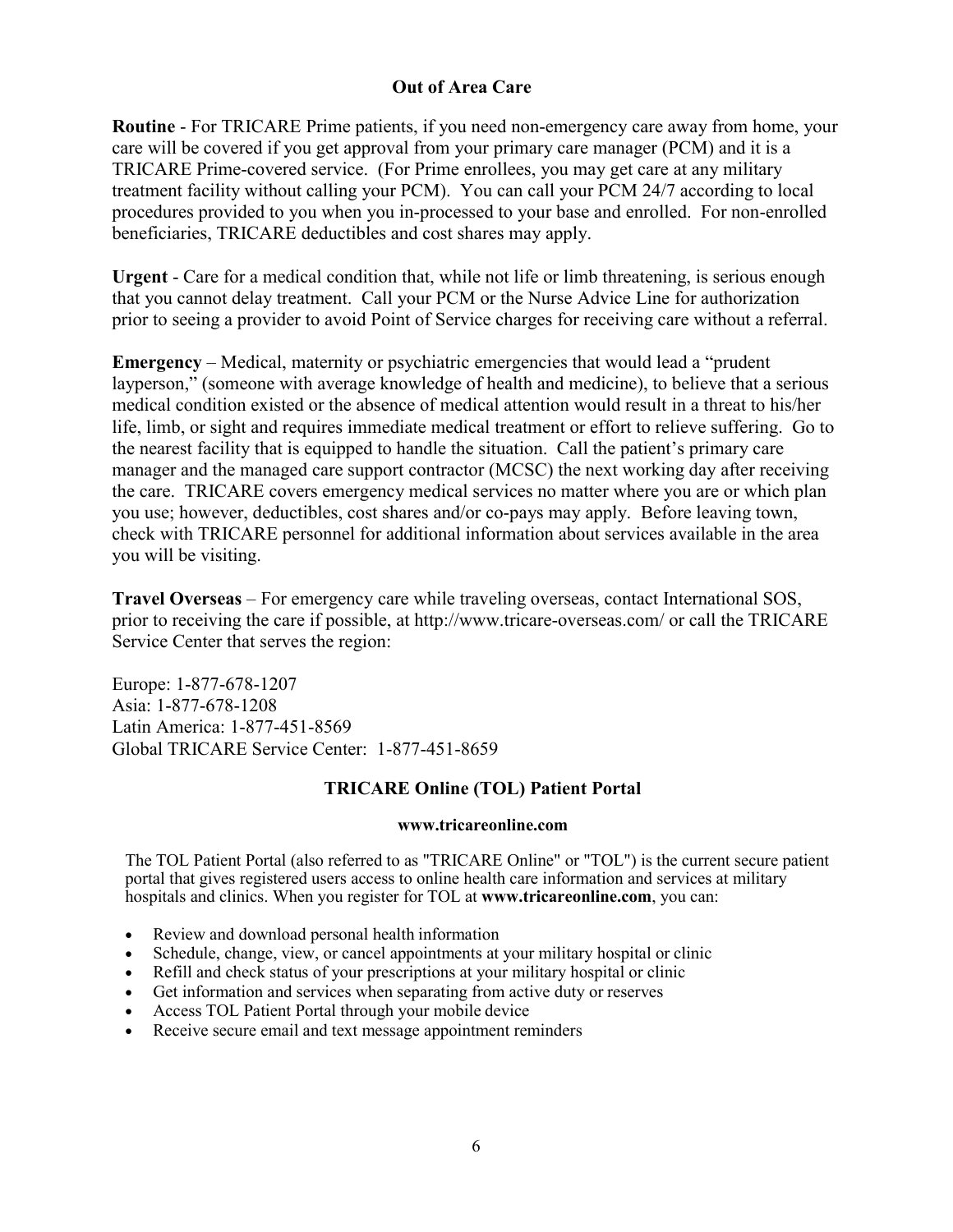#### **TRICARE Online Secure Messaging**

TRICARE Online Secure Messaging is an online application that allows you to securely communicate with our medical staff. Only you, the patient, and your healthcare team have access to these messages. Do not use this service for acute needs or emergencies.

You can access secure messaging a[t www.tricareonline.com b](http://www.tricareonline.com/)y selecting the orange "Secure Messaging" tab or directly at [https://app.tolsecuremessaging.com/.](https://app.tolsecuremessaging.com/)

#### **Referral Management**

Your PCM may refer you to another medical facility for evaluation and treatment if the specialty is not available at the 87th Medical Group. After your appointment with your PCM, please stop by the Referral Activation front desk in the center of the clinic to receive information on the referral process, how to access your referral, and much more! If you would like to view your authorization and referral information such as provider name and location, please visit [www.humanamilitary.com/beneficiary t](http://www.humanamilitary.com/beneficiary)o access your referral information or call 1-800-444-5445 after 3 business days for your referral authorization information.

Seeking care from a civilian provider without prior authorization can result in significant out-ofpocket costs to you. Please ensure that you have the proper authorization before seeing any off base provider. If you do not receive a letter by mail or have any questions regarding your referral, please call 1-800-444-5445.

#### **IMPORTANT**

Your authorized off-base specialist will need copies of all pertinent medical history related to the care referral.

 **AFTER** you have scheduled your off-base appointment, stop by the 87th Medical Group medical records section to request a copy of your medical documentation that is pertinent for your referral appointment (e.g., lab results, x-ray reports, medication list and encounter notes) OR access your medical records anytime online at [www.tricareonline.com.](http://www.tricareonline.com/)

For more information regarding referral management please call the 87th Medical Group's referral managers at (609) 754-9048.

#### **'HeroCare Connect'**

This is free a concierge program associated with Deborah Hospital and Cooper Hospital that connects Active Duty, Retired military, Veterans, and their families who have specialty referrals from the 87 MDG to quality appointments with specialty physicians, usually within 48 hours of calling. With a referral from your doctor, one call to HeroCare Connect puts you in touch with a dedicated professional who will manage your case from start to finish—making appointments, following up on results, scheduling additional testing, and coordinating with your physician. Outstanding primary care is provided at the 87th MDG, but when other specialty services are needed, HeroCare Connect steps in as a personal, one-stop resource. Please call 1-866-943-7622 or visit HeroCareConnect.org.

#### **'Here to Serve'**

This is free a concierge program associated with Virtua Hospital and the Children's Hospital of Philadelphia (CHOP) that connects Active Duty, Retired military, Veterans, and their families who have specialty referrals from the 87 MDG to quality appointments with specialty physicians, usually within 48 hours of calling. A personal navigator will assist you to locate and secure appointments, obtain the required pre-authorizations, and coordinate care and medical records as needed. The navigator will connect you to high quality local providers to get you treated efficiently and quickly. For more information, please call 1-833-676-7677 or visit Virtua.org/heretoserve.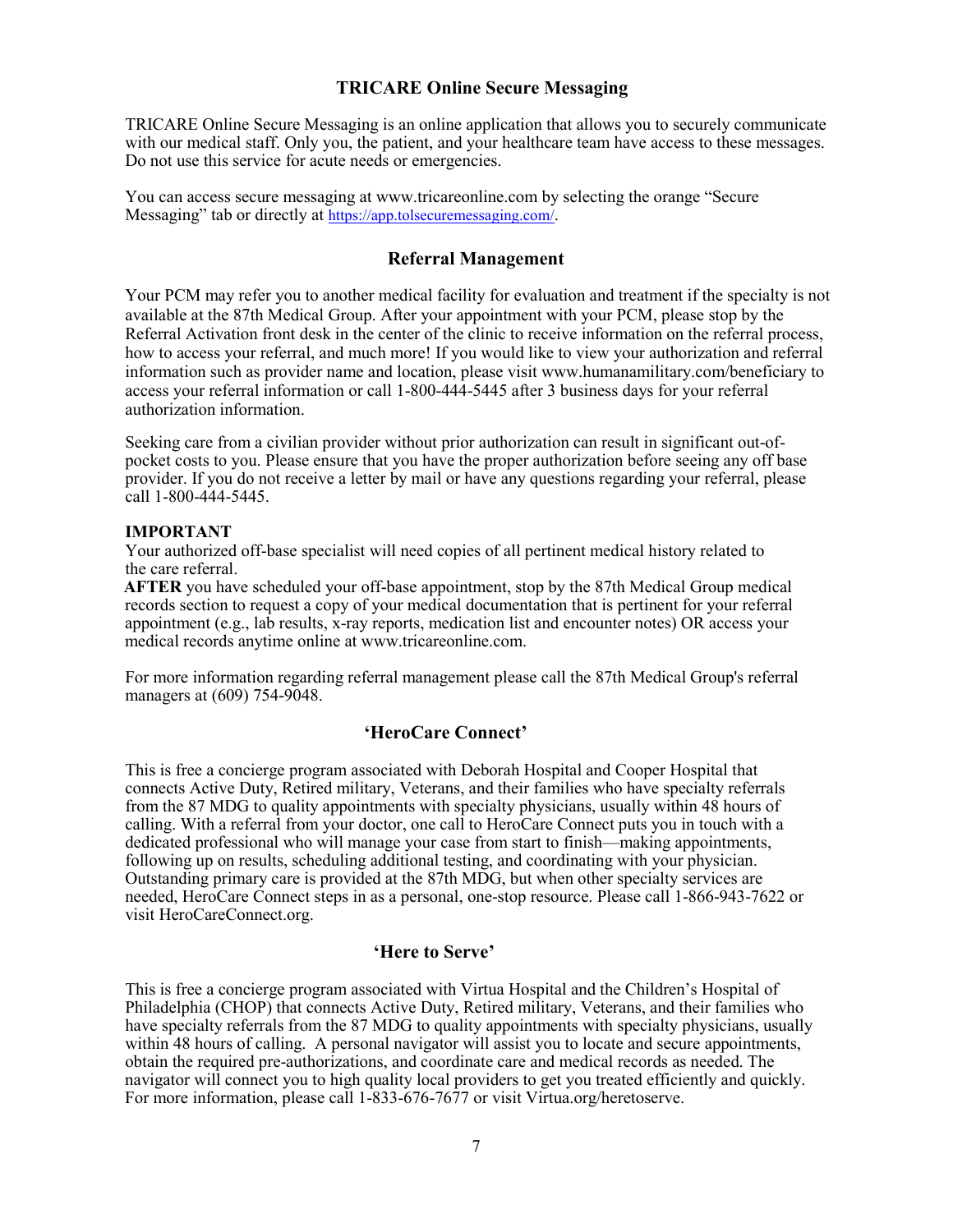# **Medical & Specialty**

- *Warrior Operational Medicine\**
- *Flight Medicine\**
- Family Health
- Pediatrics
- Women's Health
- *Physical Therapy\**
- *Chiropractic Services\**
- Optometry
- *Mental Health\**
- *ADAPT\**
- BHOP
- Family Advocacy
- Public Health
- Bioenvironmental Engineering
- Immunizations
- *Audiology\**
- Health Promotions
- Nutritional Medicine

#### **Diagnostic**

- Clinical Laboratory
- Radiology
- Pharmacy

#### **Dental Services***\**

- *Comprehensive Dentistry\**
- *Endodontics\**
- *Prosthodontics\**
- *Periodontics\**
- **\* Italicized services are for Active Duty Only**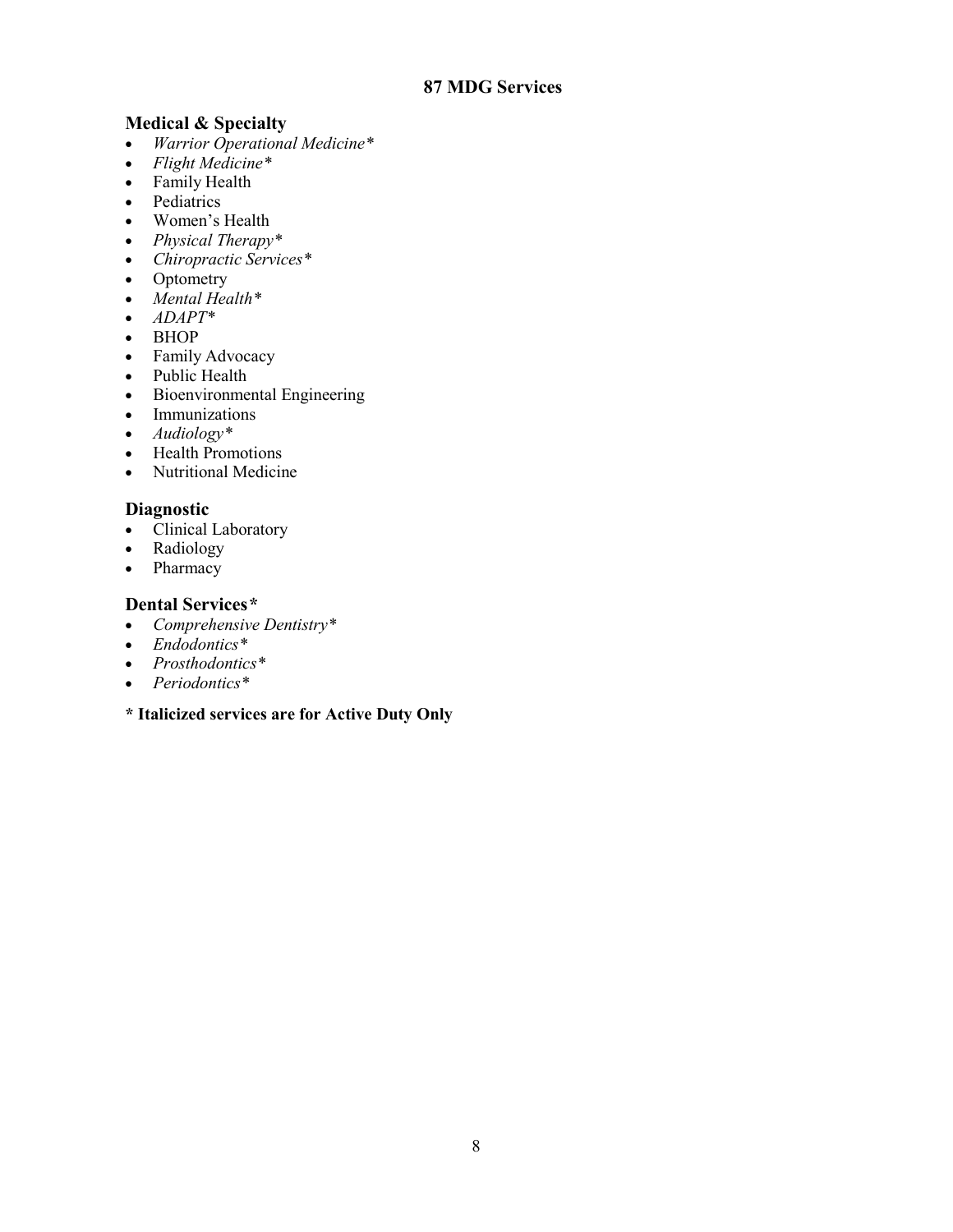#### **Patient Advocates**

Our patient advocates serve as a link between you and the clinic. The patient advocates seek solutions to problems, concerns and needs of beneficiaries. They also clarify, direct, and coordinate information about the clinic. The 87th Medical Group strives for excellence in patient care. We value our patients' feedback, as it helps us to identify problems, and implement improvements. If during any visit to the 87th Medical Group, you have a safety concern or we have not succeeded in meeting your expectations, let us know and we will work to address the issue immediately. You may also provide feedback after you have left the clinic. Please contact the section patient advocate where you were serviced at the numbers below.

| Dental Clinic:                            | 754-5044/3786 |
|-------------------------------------------|---------------|
| <b>EFMP/Medical Management:</b>           | 754-9156      |
| Family Advocacy:                          | 754-9680      |
| Family Health:                            | 754-9171/9696 |
| <b>Flight Medicine:</b>                   | 754-9711/9349 |
| Immunizations:                            | 754-9240/9209 |
| Laboratory:                               | 754-9091      |
| <b>Medical Records:</b>                   | 754-9056      |
| Mental Health:                            | 754-9324      |
| Optometry:                                | 754-9685/9163 |
| Pediatrics:                               | 754-9185/9754 |
| Pharmacy:                                 | 754-9715/9001 |
| Physical Therapy:                         | 754-9212      |
| Public Health:                            | 754-9356      |
| Radiology:                                | 754-9523      |
| Warrior Medicine (uniformed member care): | 754-9729      |
| Women's Health:                           | 754-9298/9696 |
|                                           |               |

#### **Section Patient Advocate Contact Information**

If section patient advocates are unavailable or unable to address your concerns, please contact the Medical Group Patient Advocate at [usaf.jbmdl.87-mdg.mbx.87-mdg-patient-relations@mail.mil.](mailto:usaf.jbmdl.87-mdg.mbx.87-mdg-patient-relations@mail.mil)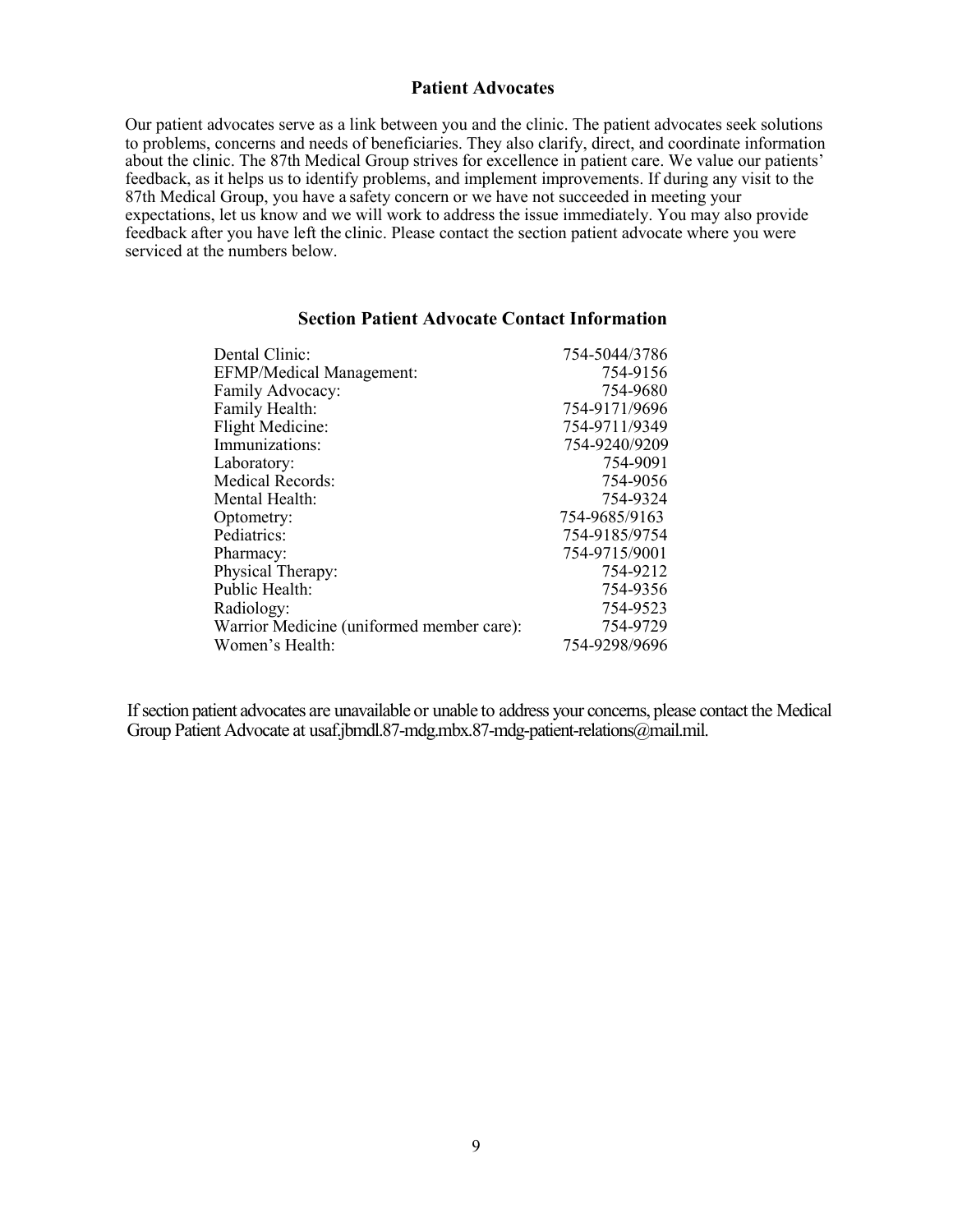#### **Air Force Medical Home**

The Medical Group follows the Air Force Medical Home (AFMH) model. AFMH is team-based care led by a Primary Care Manager (PCM) who ensures continuous and coordinated care to maximize your health outcomes. This approach is designed to provide consistency with your healthcare team and allow for greater flexibility when scheduling appointments.

Your healthcare team will know you and your health history Allows greater focus on your wellness and clinical preventive services improved access to care and continuity of care Family Health teams work hand-in-hand with the Disease Management team for those with chronic illnesses

#### **Benefits of having a Primary Care Manager**

**Continuity of Care:** Your PCM leads your care team. When your provider is not available, you will be seen by another provider on the same team. This improves continuity of care with a provider familiar with your past medical history.

**Preventive Care:** Your PCM team performs regularly scheduled checkups, screenings and examinations to ensure early detection of disease.

**Communication:** "One-on-one" communication with your PCM team will keep you involved with options and decisions related to your healthcare needs.

**To request a change of PCM:** Patients must stop by the outpatient records office to complete a PCM change form.

**Appointments:** We encourage you to log-on to [www.tricareonline.com t](http://www.tricareonline.com/)o book appointments from your own computer 24/7 (depending on appointment type). You may also call our appointment line at (866) DRS-APPT (377- 2778).

**Canceling an Appointment:** Appointments must be cancelled 24 hours in advance. Call (866) DRS APPT (377-2778) to cancel.

#### **Warrior Operational Medicine Clinic**

All active duty, guard or reservists, on orders that are not on fly or control status, will be seen at the Warrior Operational Medicine Clinic. To schedule an appointment, leave a message regarding refills or referrals, please call (866) DRS-APPT (377-2778). Hours of operation are Monday through Friday from 0730-1630, excluding federal holidays.

The shaving waiver clinic will occur Wednesdays at 0730. The clinic no longer takes walk-ins, so please call the appointment line at (866) DRS-APPT (377-2778).

#### **Flight Medicine**

If you are on flying or controlling status, you will be assigned to the Flight Medicine clinic. To schedule an appointment, leave a message regarding refills or referrals call (866) DRS-APPT (377- 2778). Hours of operation are Monday through Friday from 0730-1630, excluding federal holidays.

Sick call services are offered for "Return to Flying Status" and acute issues that have occurred within 24-48 hours. These services are offered at 0730 Monday through Friday for Flyers only.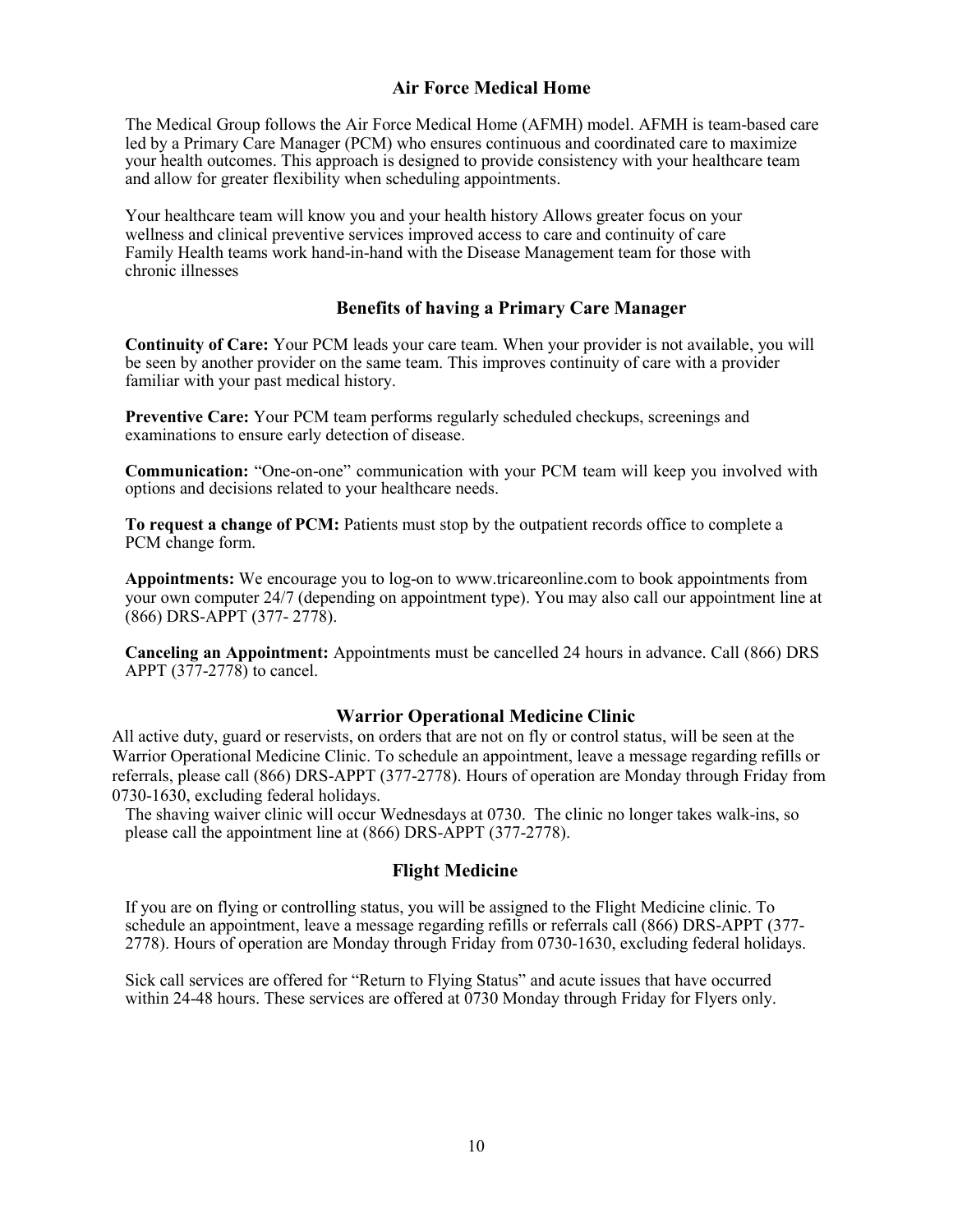#### **PHA's for Non-Flyers**

Please complete your online questionnaire at<https://asimsimr.health.mil/imr/MainMenu.aspx> then contact the appointment line at (866) DRS-APPT (377-2778) to schedule your PHA appointment. PHAs are conducted by phone.

Email: usaf.jbmdl.87-mdg.mbx.87-omrs-bomc-pha-cell@mail.mil Hearing Tests: (866) DRS-APPT (377-2778) Vision Screening: Rm 2C01 (Optometry) Walk-in Hours on Tuesdays and Fridays from 1530-1600 ONLY or, by appointment at (866) DRS-APPT (377-2778). Email: usaf.jbmdl.87-mdg.mbx.87-omrs-bomc-pha-cell@mail.mil Hearing Tests: (866) DRS-APPT (377-2778) Vision Screening: Rm 2C01 (Optometry) Walk-in Hours on Tuesdays and Fridays from 1530-1600 ONLY, or by appointment at (866) DRS-APPT (377-2778).

#### **PHA's for Geographically Separated Unit (GSU) and Reserve/Guard**

PHAs for members of GSUs and those in the Reserve/Guard \*on active orders\* who do not live near the 87 MDG may accomplish their PHAs using the Virtually Integrated Patient Readiness and Remote Care (VIPRR) Clinic. For these service members to complete their PHAs, they must:

- Complete Part 1 of the PHA online through their service specific medical readiness portal
- Ensure vision, dental and hearing are all up-to-date if possible, but this is NOT a requirement to complete the PHA. This may not be applicable to SMs in geographically displaced locations.
- The service member will then contact the Virtual Appointment Management Office (VAMO) to make an appointment at  $1-844-VMEDCEN (863-3236)$  – option #1 then option #1.
- The member will be ready to complete the virtual appointment as instructed on the day of the appointment. Additional instructions are provided by the VAMO staff.

#### **Personnel Reliability Program (PRP)/Arming Use of Force**

If you are on **PRP status**, report to the Flight Medicine front desk to check in and receive your red badge prior to your appointment. Members must notify each section they visit that they are PRP. If you are on **Arming Use of Force status**, please notify the check- in desk and ensure you notify each section you visit that you are on Arming Use of Force.

#### **Dental Services**

The dental clinic is located in building 2417 on McGuire Blvd. Hours of operations are Monday-Friday: 0730-1630, excluding federal holidays.

Routine exams are scheduled by Unit Health Monitors (UHMs). Urgent dental needs may be seen for an evaluation by the dental triage provider during duty hours or by the dentist on call after duty hours. Active duty are eligible for comprehensive dental care to include: diagnostic, preventive, restorative, periodontal, endodontic, prosthodontic, and oral surgical care. Services not available at the clinic due to access to care, may be referred to off-base providers via the Active Duty Dental Program on a case by case basis.

For emergent dental needs after duty hours, on weekends, and holidays, the on-call dentist can be reached by calling (609) 234-1364.

Family members and retired members are encouraged to register for the TRICARE Dental Program or Federal Employees Dental and Vision and Insurance Program (FEDVIP) at [www.tricare.mil/b](http://www.tricare.mil/)we or call United Concordia at (844 653-4061).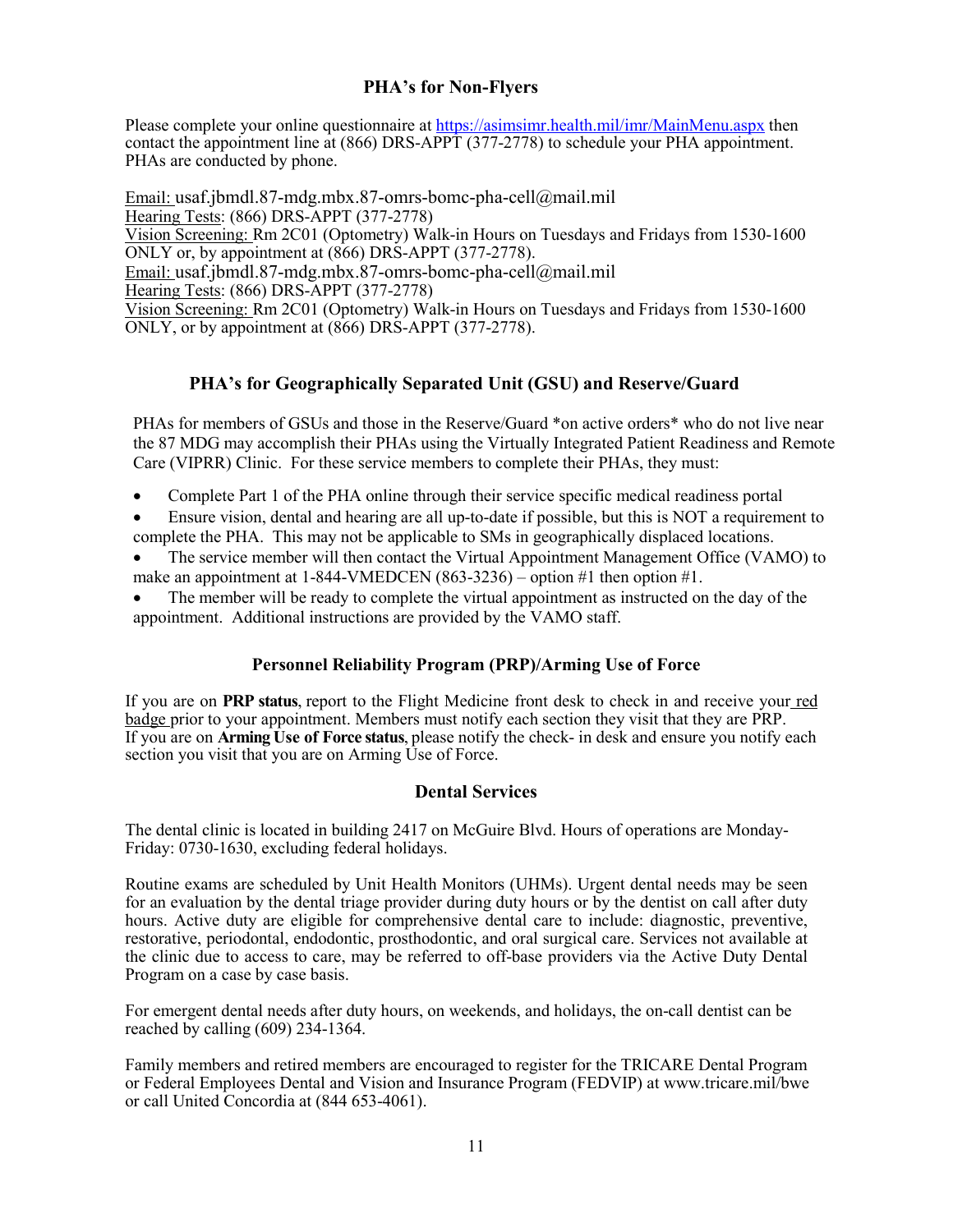#### **Family Health**

The Family Health Clinic provides primary care to Active Duty dependents, retirees. Referrals from your provider are required for any specialty services not offered at the clinic, with the exception of Mental Health services. Please call (866) DRS- APPT (377- 2778) to schedule a visit with your PCM or to place a telephone consult (t-cons). All routine t-cons will be answered within 3 duty days. For your added convenience, you may also use Secure Messaging which can be accessed via https:// app.tolsecuremessaging.com/ to communicate with your health care team.

#### **Pediatric Clinic**

The Pediatric Clinic promotes wellness, provides treatment, evaluation and referral services for pediatric patients from newborn to 16 years. We recognize that our patients from birth to 24 months require more frequent well child visits. We ask that parents/guardians call to schedule well visits at least one month in advance. Please note, all minors presenting to our clinic to receive care or treatment must be escorted by a parent, legal guardian or individual with power of attorney (specifications must be clearly listed), unless authorized by state or federal law.

To ensure the highest quality of care can be delivered, the staff respectfully requests:

-All patients arrive on time for their appointment

-Food, drinks, electronics or any items that may possibly be a distraction during the appointment will not be used in the exam room

Documentation that requires a provider's attention or signature (i.e., Child Development Center forms, medication for school administration, sports/school/camp physicals, Women/Infant/ Children papers), should be brought to your appointment. School, camp, sports physicals, and yearly well checks are all equivalent and are valid for one year. If you need paperwork completed for a child over 2 years old, and have had a well visit within the last year, a new appointment is not required and paperwork can be dropped off at the Information/Patient Check-in Desk. Please allow 3 duty days to ensure proper and safe processing completion.

If you have not heard from us within 3 duty days, please contact (866) DRS-APPT (377-2778) for further assistance. You can also submit (routine/non-urgent) paperwork or questions to your PCM using TRICARE Online Secure Messaging.

For any administrative concerns that require immediate action (i.e. medication renewal or referrals) please call (866) DRS-APPT (377 -2778) to leave a message for our medical staff.

#### **Women's Health Clinic (WHC)**

The WHC provides routine gynecologic services to eligible female TRICARE Prime enrollees who are empaneled to the 87th Medical Group. Women's health referrals are not required for annual wellwoman exams. Patients requiring mammography and breast ultrasound are given a paper prescription to be used off-base at a TRICARE participating provider. Routine obstetrical care, which includes labor and delivery, are provided by TRICARE network providers (off base).

Mammograms are recommended to screen for breast cancer beginning at age 40 for females with average risk. We have partnered with Virtua and Larchmont Imaging to provide a central scheduling number for our patients to schedule mammograms. Once the patient calls to schedule, the staff at the Imaging Center will coordinate with the Medical Management Team for the mammography prescription so the patient does not have to worry about coordinating script pick up. **Virtua Imaging Center: 609-444-0688, M-F 0730-1700 Larchmont Imaging Center: 609-261-4500, M-F 0730-1730**

Pregnancy testing is conducted on a walk-in basis from  $0800-1100 \& 1300-1500$  at your primary care clinic. Once laboratory confirmation of pregnancy is obtained, a referral for obstetric care is entered.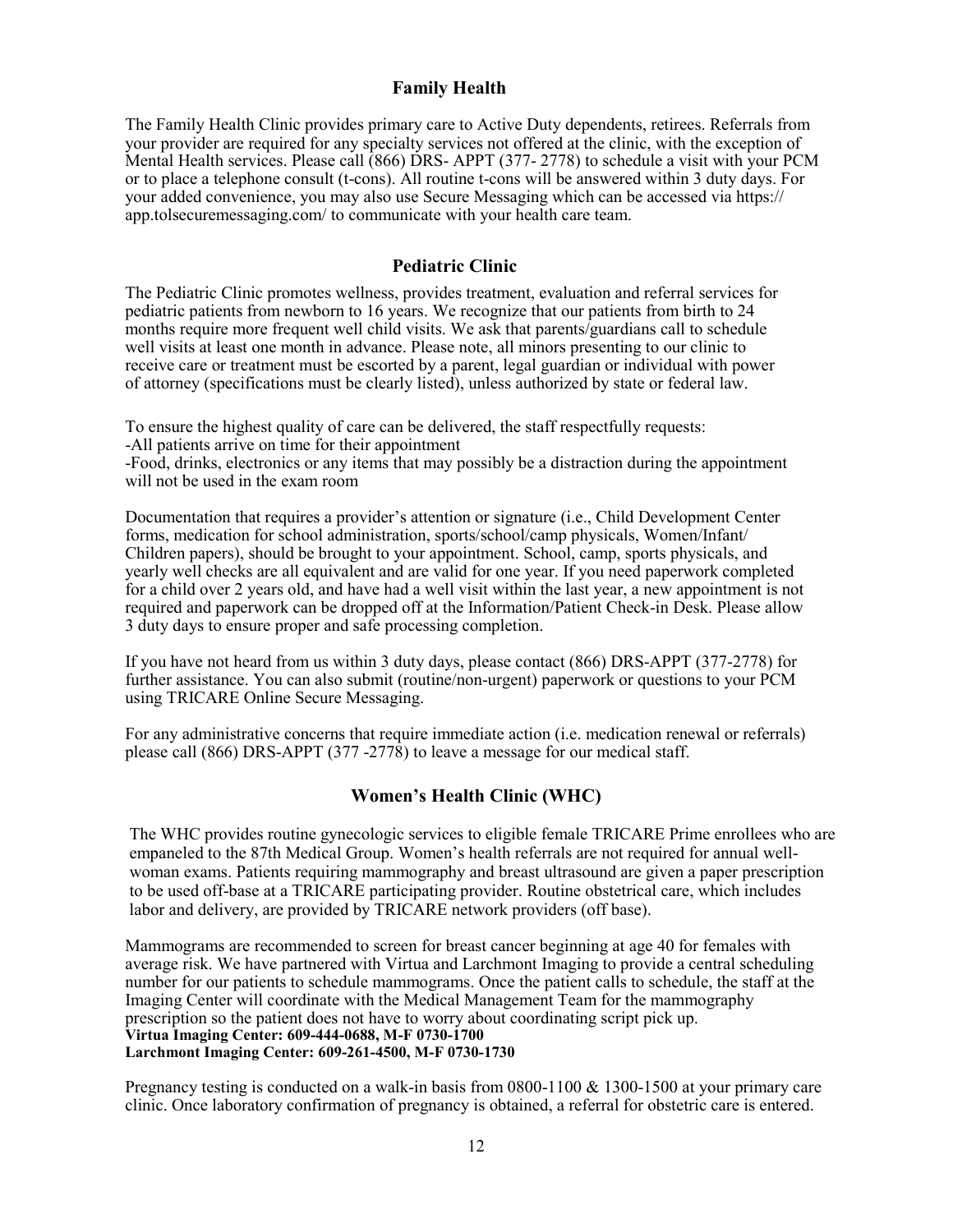Prenatal vitamins will also be prescribed. You should receive an authorization letter from TRICARE within seven to ten days and may schedule your initial obstetric visit with a network provider.

#### **Physical Therapy Clinic**

Physical Therapy services are provided to our active duty members during normal duty hours Monday through Friday 0730-1630. Available services include a wide spectrum of orthopedic and sports physical therapy interventions. We require referrals and appointments for an initial physical therapy evaluation. A handwritten prescription from the PCM is acceptable for walk-in services, such as issuing crutches/ canes and braces (no evaluation). Patients with Physical Therapy prescriptions issued by off-base providers must route the prescription through their PCM to generate a referral for Physical Therapy, then contact the Referral Management Center (RMC) for referral activation. Referrals beyond our scope of care or our access capacity will be sent to an off-base therapist by the Referral Management Center. To make an appointment please call (866) DRS-APPT (377-2778).

#### **Chiropractic Clinic**

The chiropractic clinic provides treatment for active duty patients only. All appointments require a referral generated by a clinic physician before service is given or exam is scheduled. Services include, but are not limited to, conditions relating to the head, neck, shoulder, chest, arms, upper back, mid back, low back, sacral area, soft tissues of the buttock region, legs including upper and lower and feet. Off-base prescriptions are not accepted and must be routed to the patient's PCM for a referral. For all other inquiries, please call the chiropractic clinic at (609) 754-9166.

#### **Optometry Clinic**

Optemetry services available include routine eye exams, contact lens prescription renewals, flight line driver's license color vision testing, initial flying class exams (coordinated with flight medicine), glasses/gas mask insert ordering, corneal refractive surgery pre-operative and post-operative evaluations, urgent eye care, and MEDPROS vision screenings. Dependents age 5-65 can schedule routine eye exams at the clinic on a space available basis. Retirees are eligible to order glasses at the clinic with a valid prescription. All routine eye exams are scheduled through the appointment line at (866) DRS- APPT (377-2778).

#### **Health Promotion**

Heath Promotion is the art and science of helping individuals, commands, and the military community improve their health- related behaviors and outcomes. We provide a range of evidencebased interventions via programs and services that facilitate healthy living as the default lifestyle choice and social norm. Health Promotion fosters a culture and environment that values health and wellness; empowers individuals and organizations to lead healthy lives and improves the health, mission readiness and productivity of the military community. For more information, please contact Health Promotion at usaf.jbmdl.87-mdg.mbx.87- [omrs-sgpz-health-promotions@mail.mil.](mailto:omrs-sgpz-health-promotions@mail.mil)

**Primary Care Behavioral Health (formerly Behavioral Health Optimization Program, or BHOP)** Generally, everyone is welcome at PCBH including Active Duty, dependents, and retirees; the only exception is children under the age of 13. PCBH is a short-term consultative service designed to help patients find solutions for specific problems a wide variety of problems can be addressed through PCBH, including but not limited to the following:

*Problems sleeping, concerns with diet or weight, smoking cessation, changes in mood, headaches, intimacy concerns, anxiety, nervousness, sadness, and life management skills!*

For more information or to make an appointment, please call the appointment line at (866) DRS-APPT (377-2778).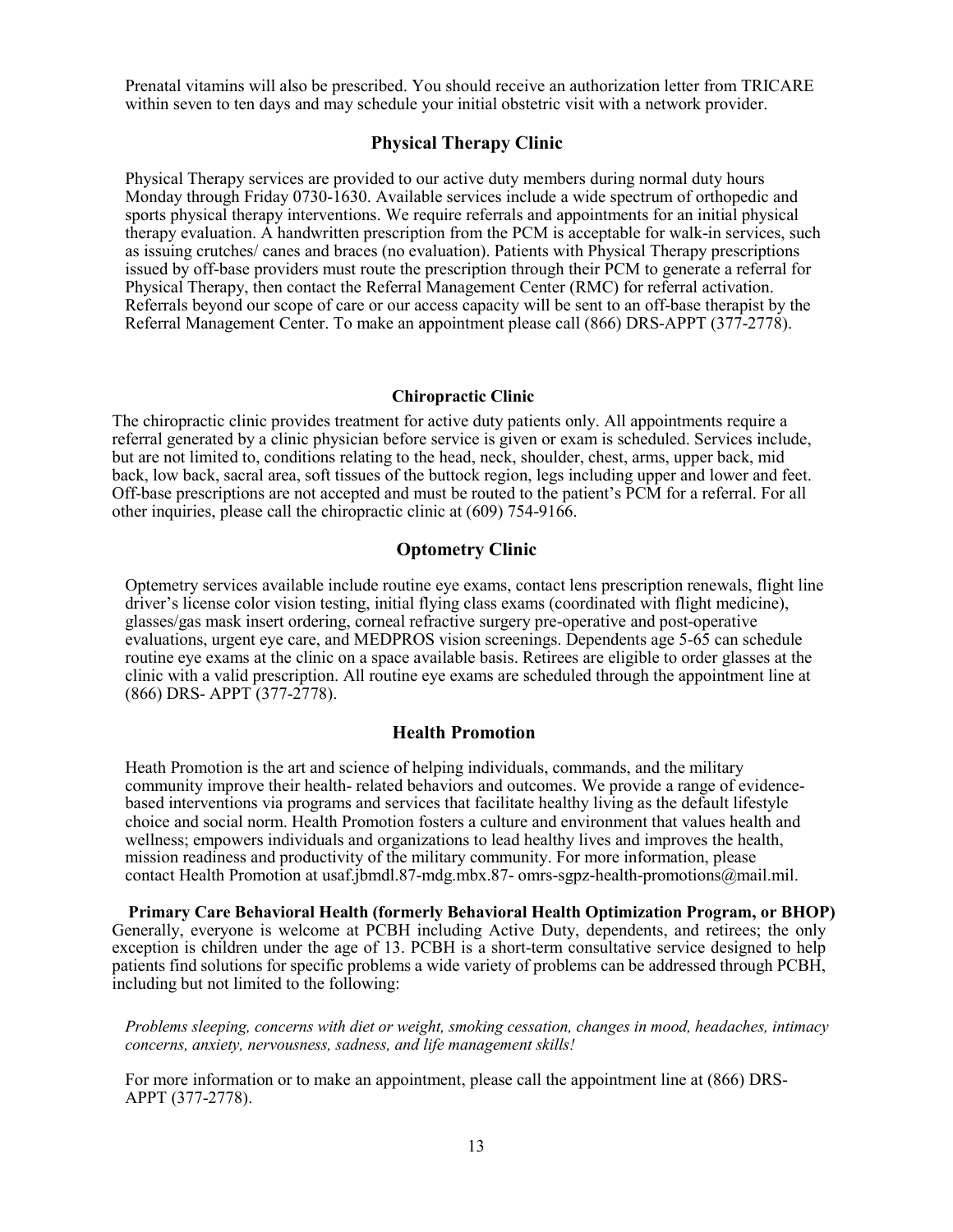#### **Public Health**

The Public Health flight is responsible for preventing and controlling the spread of diseases and illnesses. The following public health services are available at the 87th Medical Group.

#### **Deployment Medicine**

Pre-deployment processing is initiated by the Unit Deployment Manager (UDM). Once tasked, individuals must report to Public Health to begin medical clearance. Required items can be completed within 120 days of departure. Members returning from deployment must check-in with Public Health as soon as possible to complete post-deployment health requirements. To contact deployment medicine, please call (609) 754-9356.

#### **Travel Medicine**

Globalization facilitates the spread of disease and increases exposure to different health environments. 87 MDG beneficiaries can receive pre-travel counseling, vaccinations and disease/illness prevention medication depending on their proposed travel locations. To contact travel medicine, please call (609) 754-9356.

#### **Occupational Health**

The purpose of the Occupational and Environmental Health (OEH) Program is to protect health while enhancing combat and operational capabilities. It seeks to identify, assess and eliminate or control health hazards associated with day-to-day operations. Service members who are part of the OEH program are eligible for medical surveillance examinations and follow-up care. To contact Occupational Health, please call (609) 754-9723/9753.

#### **Community Health**

The Community Health Program strives to protect the military, dependents and beneficiary populations from infectious and communicable diseases, food-borne illnesses, and environmental hazards that may adversely impact the health of the community and degrade operational performance. Focus areas and services include: communicable diseases, food protection, sanitation and medical entomology. To contact Community Health, please call (609) 754-9256.

#### **Mental Health Clinic**

The Mental Health Clinic serves Active Duty service members only. The clinic is located on the 2nd floor of the MDG. The Mental Health clinic offers individual therapy, group therapy, psychiatry services and psychoeducational classes. Same day walk-in evaluations are available to Active Duty during the MTF's regular duty hours for urgent needs such as suicidal or homicidal thoughts or significant distress. After duty hours or during closures, patients who need emergency care should be evaluated in the nearest emergency room or by calling 911. Active Duty patients treated off-base for mental health emergencies should follow up in the mental health clinic the next available duty day. Routine appointments may be booked by calling the Mental Health Clinic directly at (609) 754- 9324.

#### **Alcohol & Drug Abuse Prevention & Treatment Services (ADAPT)**

The primary objective of the ADAPT program is to provide active duty service members with readiness, health, and wellness through the prevention and treatment of substance abuse to minimize negative consequences to the individual, family, and the organization. We provide comprehensive education and treatment to individuals who experience problems attributed to substance abuse. Referrals may come from the commander, PCM or from the member experiencing problems with drugs or alcohol. ADAPT is co-located with the Mental Health Clinic and can be reached at (609) 754-9324.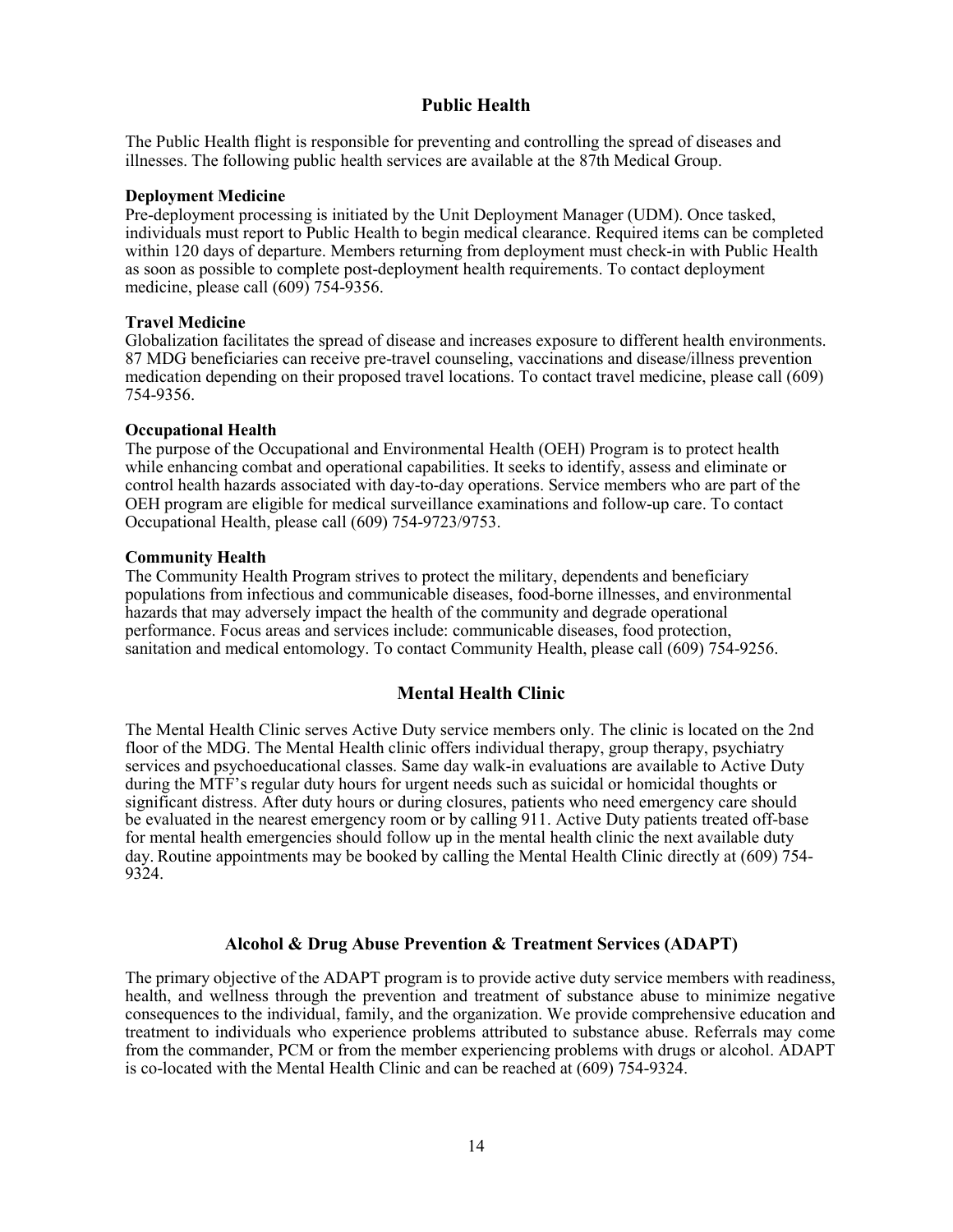#### **Family Advocacy Program**

The Family Advocacy Program (FAP) is located on the second floor of the MDG (suite 2B31), and has a satellite office on Lakehurst, located inside the MFSC building (bldg. 488).

FAP's mission is to build healthier families and create more resilient and responsive communities. Our program centers upon prevention, outreach, treatment and victim advocacy.

Prevention services are voluntary and include the New Parent Support Program (NPSP) and Family Advocacy Strength-Based Therapy (FAST). NPSP is for families with at least one child under the age of 3 or expectant parents, and includes home visitation services with a Registered Nurse. NPSP also offers pregnancy-related classes. FAST provides brief, short-term therapy and/or supportive interventions. Outreach offers classes in areas such as parenting, relationship enhancement, anger management and resiliency boosting.

Treatment services are available when there are concerns of domestic abuse/family and violence and include evaluation and treatment, safety planning and victim advocacy. Restricted and unrestricted reporting options are available. A Domestic Abuse Victim Advocate is available 24/7 at (609) 283-5015.

FAP is open during MDG duty hours. All services are free to military members and their beneficiaries. To get more information or sign up for classes, please call (609) 754-9680 or (732) 323-

5330 for Lakehurst.

#### **Laboratory Services**

Laboratory services are provided on a walk-in basis.

Appointments not are required. An order from your medical provider is required for all laboratory tests performed at the clinic.

**Pregnancy Testing:** You must have an order from your provider for pregnancy testing. Please call (866) DRS-APPT to have the test ordered.

**Cholesterol/Lipid Testing:** You must fast 12 hours prior to testing. You may drink water and take medication during this time. Do not consume any other food or beverages during the 12 hours.

**Glucose Tolerance Testing:** Please call the lab at (609) 754- 9091 prior to visiting the lab.

We currently accept prescriptions for laboratory testing from off- base providers. It is not necessary to have your provider order the tests. You must fill out a release form (available at the Laboratory) for the staff to release test results to the doctor that ordered the test some specialty tests are sent to reference laboratories. Please allow 10-14 business days for results to be available. To determine if your test will be sent to a reference laboratory, please ask the Laboratory staff during your visit. For any additional information, please contact the Laboratory at (609) 754-9091.

If you experience fainting or are nervous about your blood draw, please notify the staff immediately.

#### **Immunizations**

The Immunizations Clinic provides and monitors immunizations for assigned active duty, retired, and dependent beneficiaries. We provide immunization instructions for routine, mobility, and leisure travel in accordance with the Advisory Committee of Immunization Practices.

Anthrax, Yellow Fever and Tetanus can be given 60 days prior to deployment. Tuberculosis testing (IPPD) is provided every day.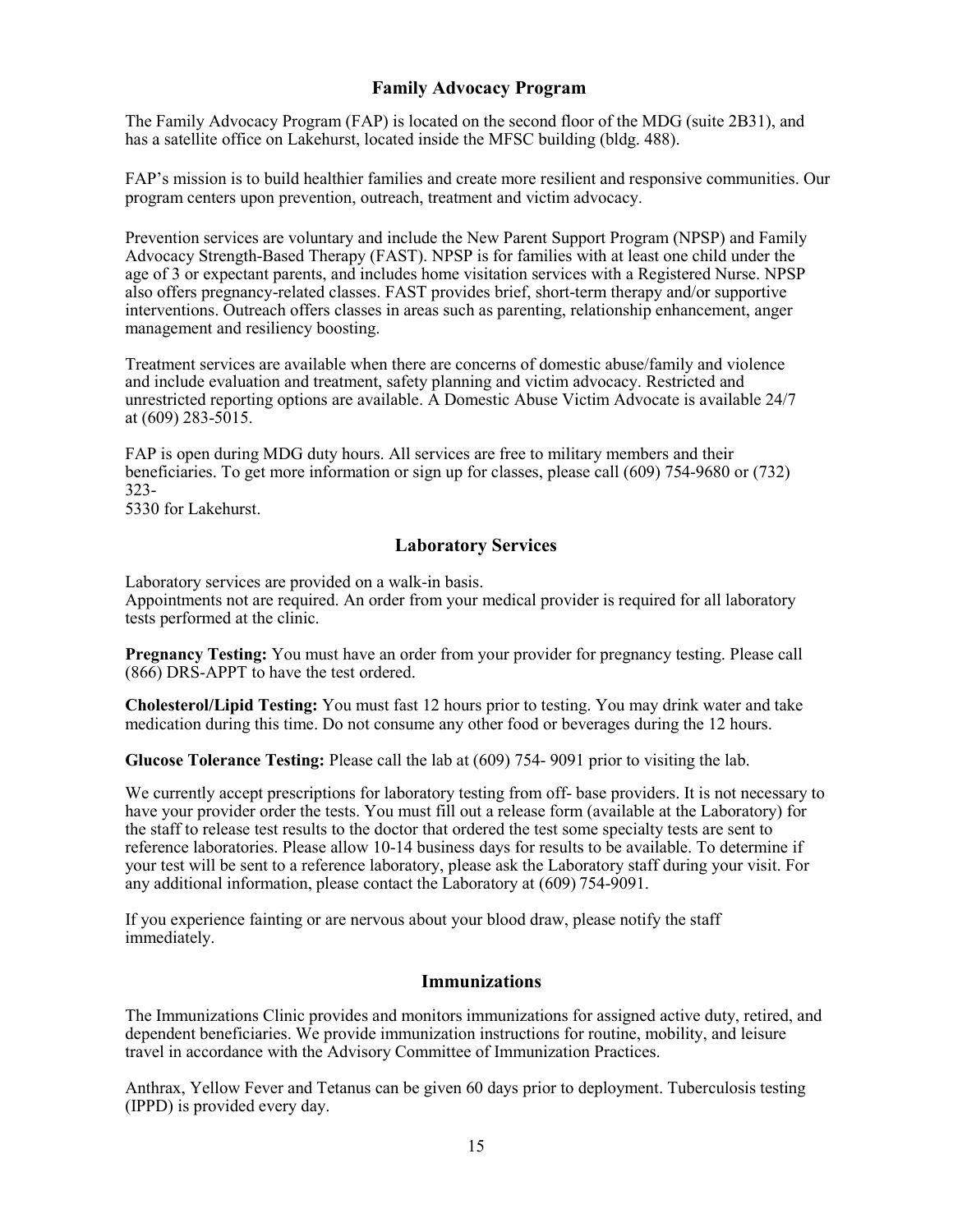#### **Pharmacy**

**Hours of Operation** Monday- Friday  $-0730$  to 1630 Closed on weekends and federal holidays

#### **Pharmacy Check–In and Refills**

Two options: 1. TRICARE Online – Electronically sends refill requests to us

2. Automated Refill Line – Used by calling 609-754-9470, •Option 1: Refill prescription •Option 4: Speak to pharmacy representative

•May be called in 7 days early (except controlled medications)

•Highly encouraged for special purchase medications

•All patients requiring pharmacy services who just came out of an appointment in the clinic will proceed to the Pharmacy Window to activate or pickup their prescription.

•All patients who were seen either off base or got a renewal froma doctor in the clinic will call ahead to start the filling process of their medications at (609) 754-9470 and follow the prompts to speak to a Pharmacy Team Member.

#### **Prescription Pick-Up**

Prescriptions must be picked up within 7 duty days. If more time is needed, please contact the Pharmacy.

#### **For Online Formulary inquiries**

(type **EXACTLY** as seen below): https://online.lexi.com/lco/splashes/files/pdf/McGuire-AFB.pdf <http://online.lexi.com/lco/splashes/files/pdf/McGuire-AFB-> Index.pdf

#### **Self-Initiated Care Kit (SICK) Program**

Patients currently seeing a provider in the clinic are eligible to utilize the SICK Program. The program provides a maximum of three over-the-counter medications per calendar month to manage mild symptoms. Patients who are pregnant/breastfeeding, Arming/ Use of Force, PRP, flyers, or not empaneled to the clinic are ineligible to utilize this service.

#### **Naloxone Program**

Beneficiaries using opiate pain medications, or taking care of someone using these medications, may request naloxone as an antidote for overdosing. Please see a pharmacy staff member for more information.

#### **Medication Disposal**

Pharmacy cannot take back medications after they have been dispensed from the pharmacy. A secured, private medication drop box is available in the Security Forces building on McGuire AFB (Tuskegee Airman Ave).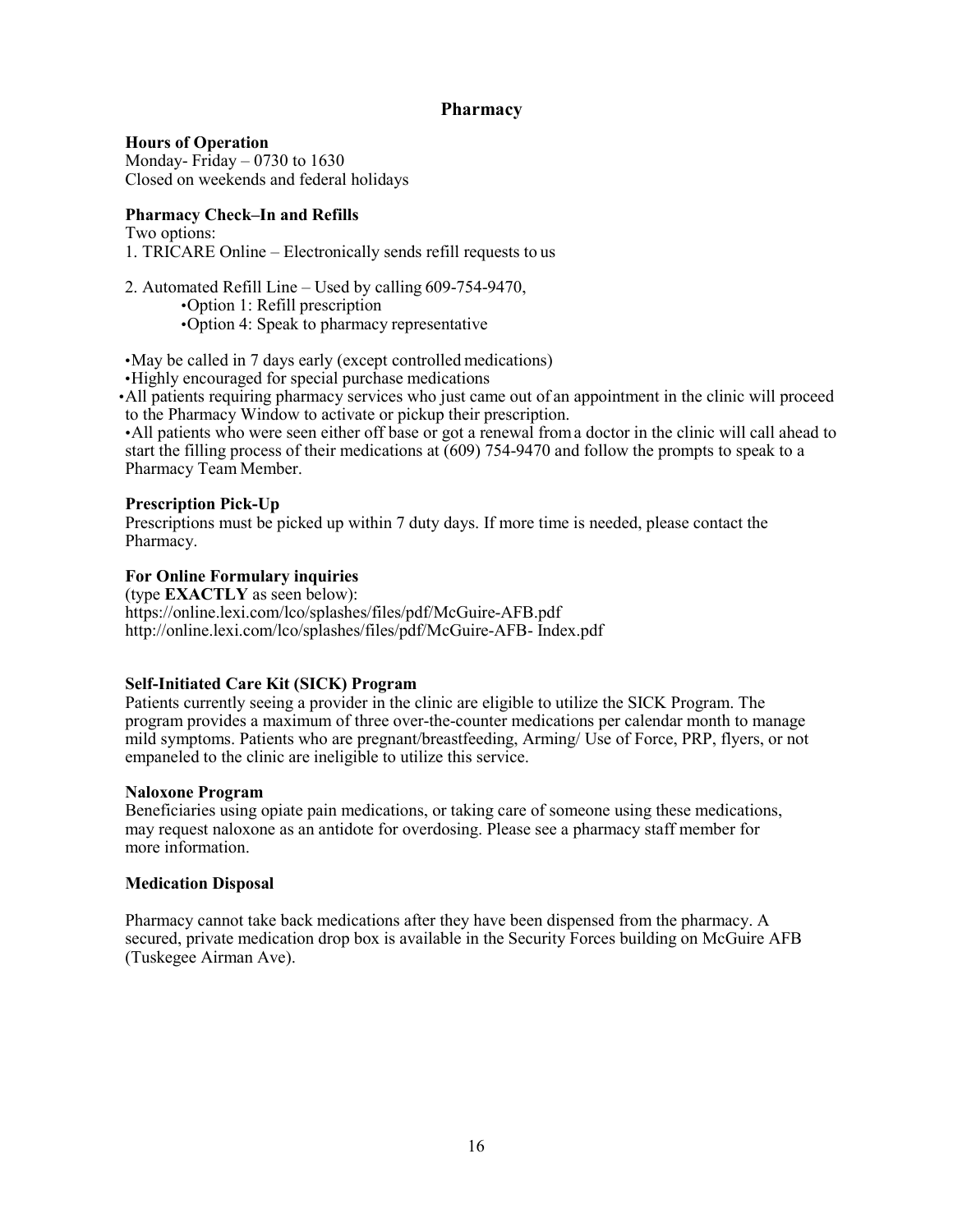#### **Radiology**

For all examinations, an order must be generated by a provider within the clinic or you must bring (or have your provider fax) an order to the radiology department prior to scheduling an exam or receiving a service. Routine x-rays are performed on a walk-in basis. Reports are typically available to in-house and off-base physicians within one duty day. Patients needing reports can pick them up at the Medical Records section.

If pregnancy is suspected, contact your provider to have a pregnancy test done at the lab before your exam. The radiology department performs all x-ray exams except ankle stress-views or scoliosis stress-views. For all other inquiries, please call the radiology department at (609) 754-9524 or fax (609) 754-9403.

#### **Treatment of Minors**

The Medical Group treats anyone under the age of 18 as a minor. Minors cannot consent for medical/dental care. Exceptions to this rule exist if:

- An emergency exists.
- The minor patient is in the military.
- The minor patient is married.
- The minor patient seeks care for a crime-related injury.

• The minor patient has his/her disabilities reviewed by a court and the court order is available for review.

• The minor patient is examined or treated for alcohol/ drug addiction, alcohol/drug dependency, or any other condition directly related to drug use. This applies to minors 13 years of age or older.

• The minor patient seeks mental health services, pregnancy and contraceptive services, testing and treatment of any contagious or communicable disease that are required to be reported.

If the patient is under the age of 18 and meets none of the above criteria, treatment may only be rendered when a parent or legal guardian is present and consents. **Note**: All children of active duty who are over 10 years of age must have an identification card. Any children eligible for care who are not currently living with the sponsor must have an identification card. Dependents of Reserve or National Guard personnel on active duty for more than 30 days are entitled to medical care; however, a copy of the sponsor's orders is required at time of service.

#### **TRICARE Benefit Help**

A Beneficiary Counseling and Assistance Coordinator (BCAC) serves as a beneficiary advocate and problem solver, providing dedicated services to all Military Health System (MHS) beneficiaries. The BCAC ensures TRICARE information and assistance with accessing healthcare services is available across the TRICARE system for eligible beneficiaries.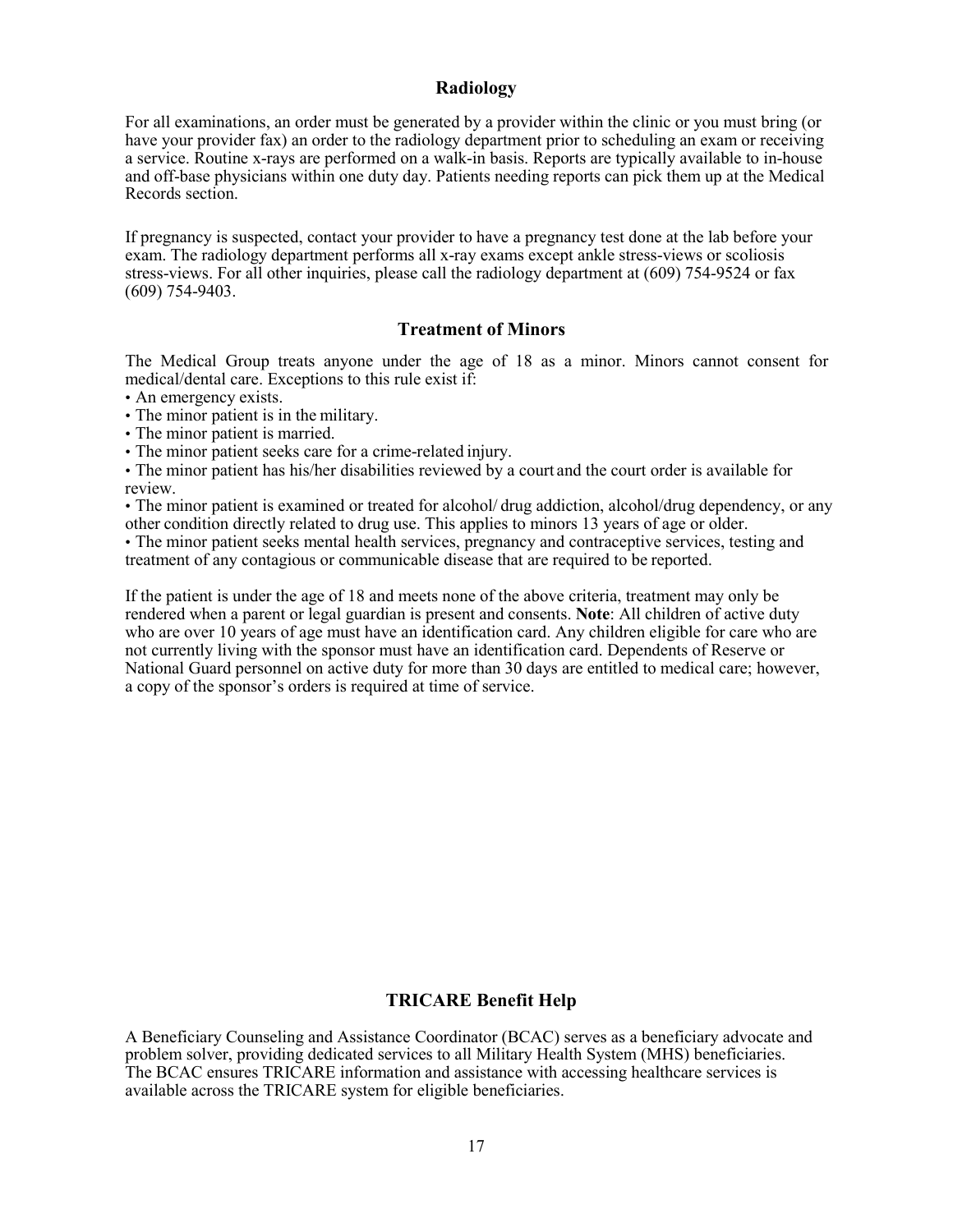BCACs are the primary customer service resource for beneficiaries and can be reached at (609) 754- 9005 or (609) 754- 9602. You may also visit the clinic to speak with a BCACdirectly.

#### **Bills/Debt Collection Issues**

The Debt Collection Assistance Officer (DCAO) assists customers with debt collection problems regarding medical, dental, and pharmacy bills. If you receive a notice from a collection agency or a negative credit report because of a medical, dental, or pharmacy issue, you should contact our DCAO.

The DCAOs at the Medical Group can be reached at (609) 754- 9005 or (609) 754-9602 or you may visit the clinic to speak with a DCAO directly. Simply sign in at the computer in the TRICARE waiting area. To ensure efficient handling of your problem, please be sure to bring any debt collection letters or a copy of your credit report.

#### **TRICARE Prime Remote**

TRICARE Prime Remote (TPR) is for Active Duty and Reserve Component (National Guard and Reserve) members. To be eligible for TPR enrollment, sponsors must reside and work more than 50 miles or one hour's drive time from an MTF, in a TPR-designated ZIP code. (NOTE: Geographic barriers and other circumstances may justify "remote" designations that are less than 50 miles from an MTF). Additionally, Reserve and National Guard members must be on active duty orders for 31 or more consecutive days. It's key that the RC Service member's residence address is current in DEERS. TPR enrollees are assigned civilian primary care managers (PCMs) in their local community. Receiving care locally decreases lost duty time spent traveling to the nearest MTF.

If you live in an area where TRICARE does not have a network provider, ask for a TRICARE-authorized provider. If your PCM or provider thinks you need to see a specialist, your PCM must obtain a preauthorization from the managed care support contractor (MCSC) before you obtain the specialty care. If you do not have a PCM, you must call the Defense Health Agency (DHA) - Great Lakes (formerly known as MMSO) (DHA-GL) to obtain authorization to see the specialist.

To be eligible for TPR for Active Duty Family Members (TPRADFM), each family member must reside with his or her sponsor and the AD sponsor must be eligible for TPR and live outside a TRICARE Prime Service Area. Reserve component family members remain eligible for this program even when the member is deployed as long as they resided with the Service member on the effective date of the reservist's orders and remain living at the residence. Verify eligible locations at <https://www.tricare.mil/tpr> or contact the DHA-GL office.

#### **TRICARE for Life**

TRICARE for Life (TFL) is the Medicare-wraparound coverage for TRICARE beneficiaries who have Medicare Part A and Medicare Part B, regardless of age or place of residence. TFL provides comprehensive health care coverage. You have the freedom to seek care from any Medicare participating or non-participating provider, or military treatment facility on a space- available basis. Medicare participating providers file your claims with Medicare.

After paying its portion, Medicare automatically forwards the claim to TRICARE for processing, unless

#### **TRICARE for Life (continued)**

you have other health insurance (OHI). TRICARE pays after Medicare and OHI for covered health care services.

TFL is available to TRICARE beneficiaries, regardless of age and place of residence if you have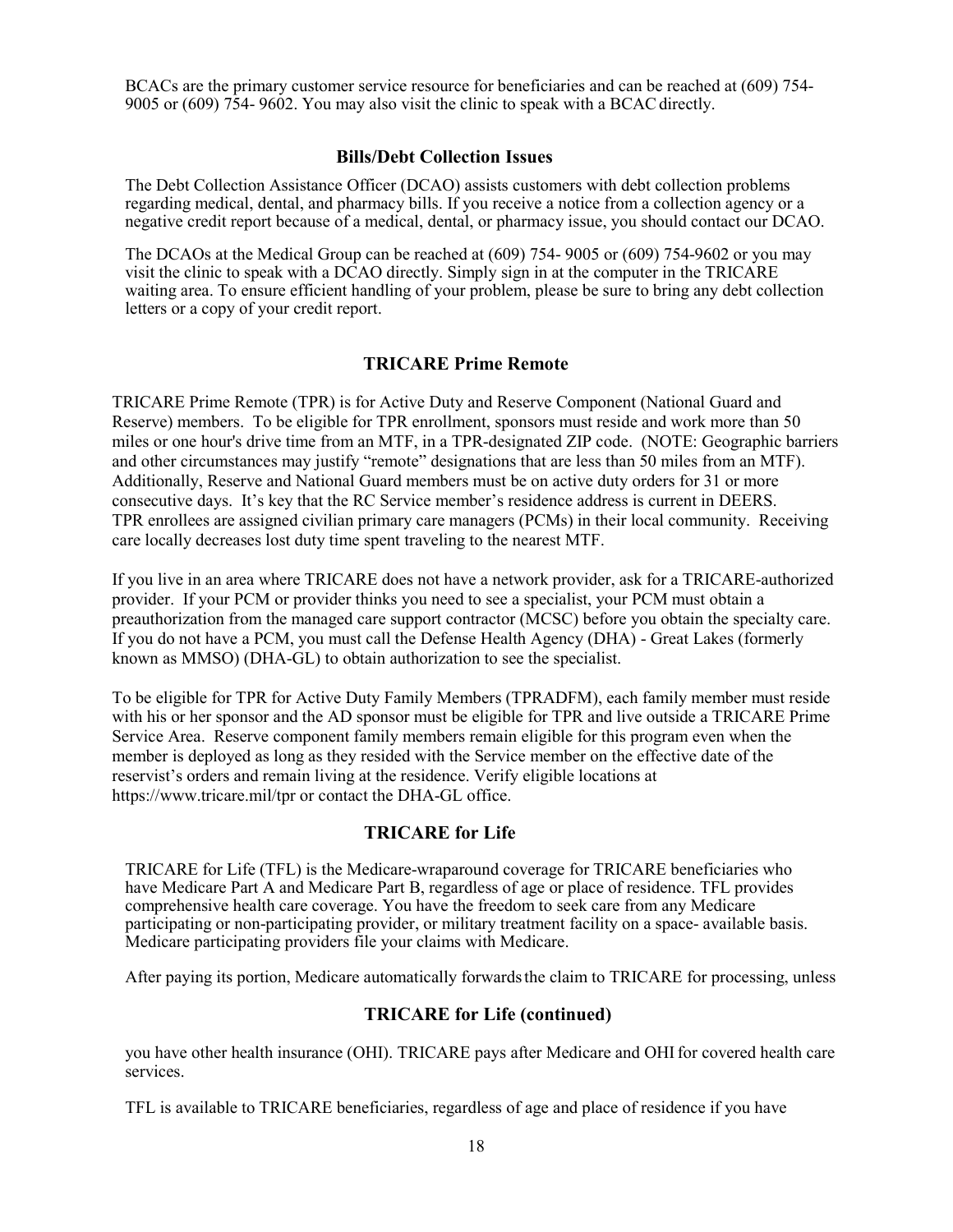Medicare Part A and Medicare Part B. You are eligible for TFL on the first date that you have both Medicare Part A and Medicare Part B. All of our enrolled patients turning 65 will be required to transfer from their MDG provider to a civilian Medicare provider. You may choose any Medicare provider as your primary care physician. TFL patients may continue to use the ancillary services at the MDG including Laboratory, Radiology, Immunizations, and Pharmacy.

#### **TRICARE for Life Contractor:** (866) 773-0404

#### **TRICARE For Life Web Site:** [www.TRICARE4u.com](http://www.tricare4u.com/)

#### **TRICARE Medical Benefits for Deploying Reservists**

When on delayed effective date orders to serve in support of a contingency operation for more than 30 consecutive days, Reserve Component (RC) members are eligible for "early" TRICARE medical and dental benefits beginning on the later of either: (a) the date their orders were issued or (b) 90 days before they report to active duty. Reserve component family members are eligible for TPRADFM if the sponsor is called to active duty for more than 30 days, and the family members reside within a TPR ZIP code at the location where the reserve member resides upon activation or effective date of orders.

The National Defense Authorization Act changes from fiscal year 2003 no longer require the activated reservist to be eligible for, or enrolled, in TPR for their family member to be eligible for TPRADFM. Reserve component family members must enroll in TPRADFM in order to enjoy the benefit. Once enrolled in TPRADFM, family members of activated reservists continuing to reside at the TPR residence address may remain in TPRADFM for the period of active duty of the member, regardless of the subsequent assignment, enrollment location (whether or not enrolled), or residence of the member.

To be eligible for this early TRICARE benefit, RC members and family members must be registered in DEERS. The member's Service personnel office is responsible for determining the member's eligibility for the early TRICARE benefit. The Services will notify and advise eligible RC members of their TRICARE medical and dental benefits when their delayed-effective-date active duty orders are issued. Additionally, RC members and their families are eligible for health benefits while the sponsor is on active duty orders for more than 30 days and are eligible for transitional health care benefits up to 180 days after the RC sponsor comes off active duty orders.

Eligible RC family members may enroll in TPRADFM if the sponsor is activated for more than 30 consecutive days; and family members reside with the sponsor (within a TPR-designated ZIP code) at the time of activation. Eligible family members' DEERS information must be up to date and reflect the same residential address in the system as their sponsor.

#### **TRICARE Dental Benefits for Deploying Reservists**

Upon mobilization, RC members become eligible for the dental benefits that active duty service members receive. Family members of mobilized reservists become eligible for the same lower premiums for dental care coverage that active duty family members enjoy in the TDP.

#### **Medical Records**

Health records are the property of the U.S. Government. Their maintenance and availability at the MDG is the key to appropriate medical care. As our valued patients, your medical documentation will only be released to the individual to whom they pertain, or to a parent/guardian of children under 18 years of age, unless approved written authorization has been filed in the record.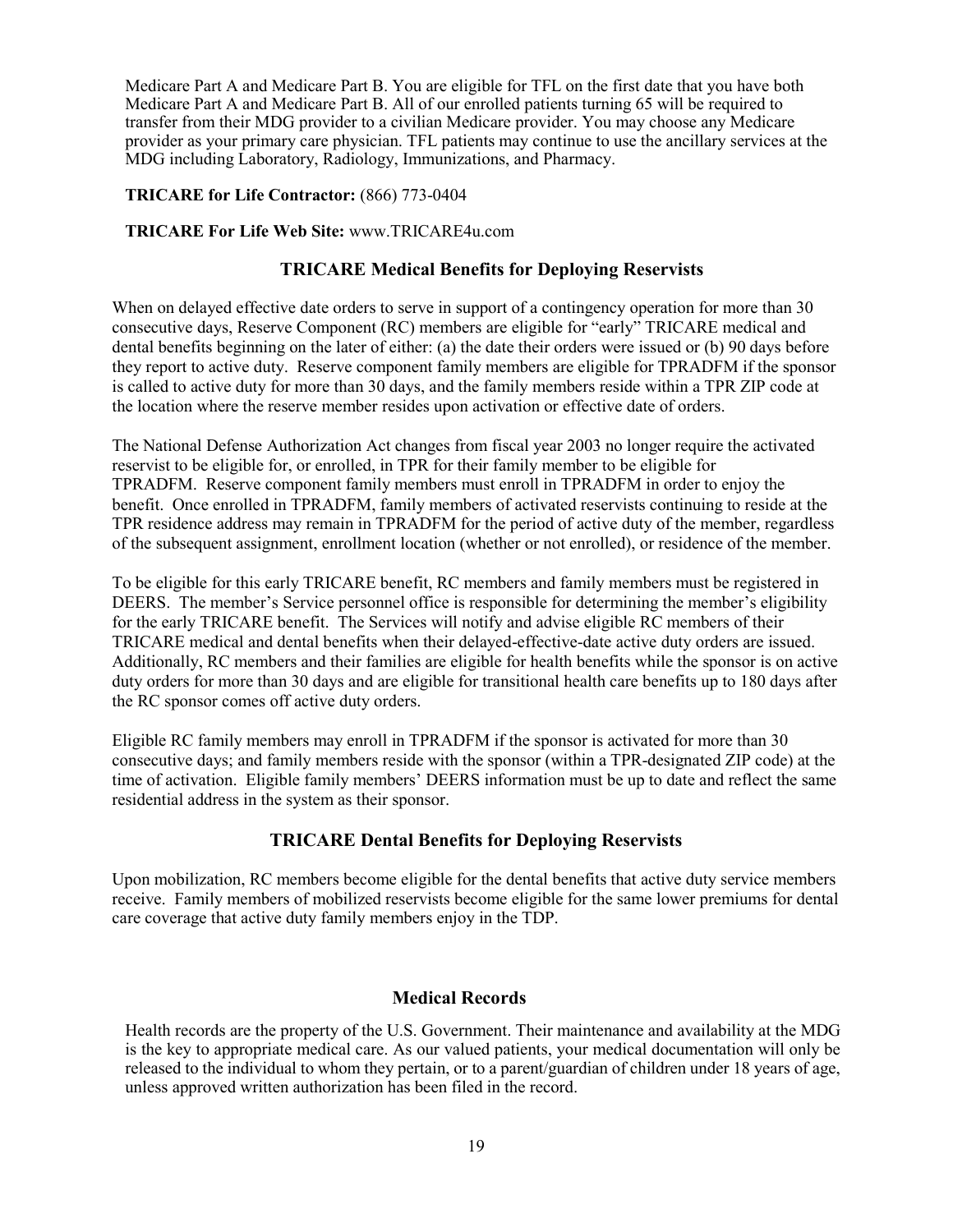- Military members and dependents are no longer eligible to hand carry medical records.
- Medical records will be mailed to your next duty station.

#### **Requesting Medical Records for an Off-base Appointment**

You may also visit the Medical Records section prior to your off base appointment to receive a copy of your medical information pertaining to that appointment. Otherwise, the off-base provider's office is required to fax a request to the Release of Information (ROI) office.

#### **Obtaining Medical Records for PCS, Retirement or Separation**

Please report to the outpatient records customer service window no earlier than five duty days prior to your final out processing appointment date. Separating or retiring members will need to bring 3 copies of orders. Air Force member's medical records will be requested by AFPC 30 days after your retirement or separation date. If the member intends to file a VA claim, then AFPC will forward your medical records to the VA Regional Office. We also recommend having a copy made by our medical records team for your own personal records.

#### **Requesting Copies of Medical Records for Personal Use**

For personal copies of medical records, please complete a medical record copy request form (DD Form 2870) located at the medical records window. The first copy of your complete medical records is complimentary and beneficiaries are expected to produce their own copies thereafter. When copies are complete, patients will be notified by phone or e-mail. Beneficiaries records will be mailed to the address of their choice unless indicated otherwise. If your wait time exceeds 30 calendar days, please follow up with the Release of Information Office at (609) 754-9048.

#### Medical Records

(609)754-9056 or (609)754-9048

Mailing Address

3458 Neely Road, JB MDL, NJ 08641-5312 Attn: Release of Medical Information

#### **Advance Directives**

The Living Will (Directive to Physician) and Durable Power of Attorney expand your rights to make future healthcare decisions in the event you become unable to do so. The Living Will allows you to specify types of healthcare services you do not want, for instance, life support. The Durable Power of Attorney allows you to assign responsibility for making healthcare decisions to another person. If you are interested in completing an advance directive, please discuss it with your PCM, then contact the Legal office at (609) 754-8020 or your personal attorney. Please ensure the outpatient records office receives a copy of the completed document to file in your medical record.

#### **Health Insurance Portability and Accountability Act**

The Health Insurance Portability and Accountability Act (HIPAA) is a federal law designed to increase the protection of personal health information and entitles you to additional rights regarding the oversight of your health information. When you enroll to the 87th Medical Group, a Notice of Privacy Practices is made available which describes in detail how the Medical Group may use your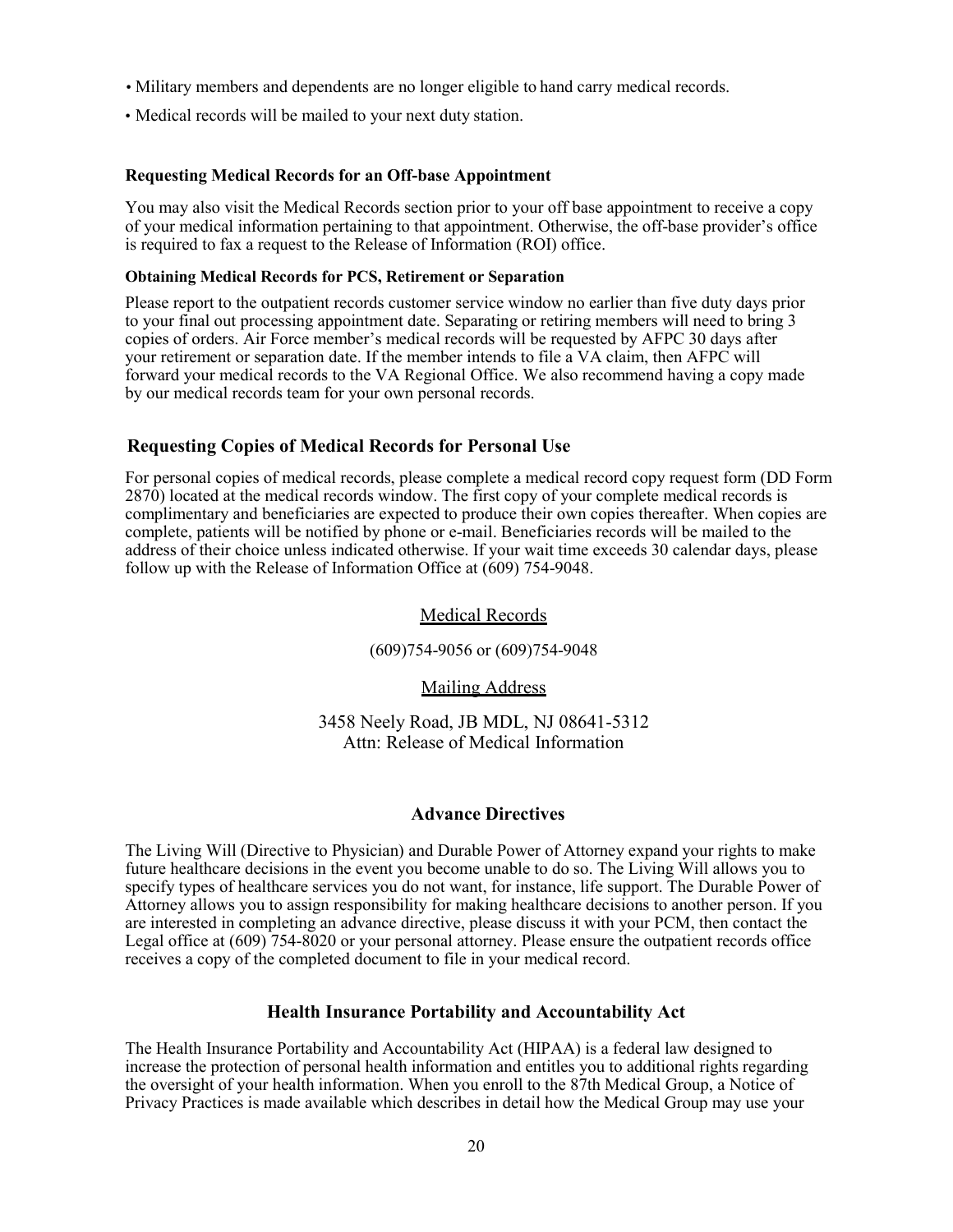health information and what rights you have regarding your information. If you would like a copy of our privacy practices, please stop by one of the front desks or visit the Privacy Officer located in the TRICARE Operations and Patient Administration / Medical Records section of the clinic. HIPAA does not apply to Line of the Air Force organizations. Once a permissible disclosure of PHI is made, the medical information is no longer protected by HIPAA, but does remain subject to the Privacy Act.

#### **Health Insurance Portability and Accountability Act**

The HIPAA Privacy Rule recognizes the United States military is a unique organization and has a need for the health information of military members in order to effectively lead and manage the military mission under the Specialized Government Functions provision of the rule. This provision, which only applies to active duty service members under the commander's authority, allows the MTF personnel, as well as civilian medical facilities, to share health information with commanders on Gseries orders or their authorized designee, under limited circumstances and in the minimum amount necessary to accomplish the purpose of the disclosure. Authorized designees are the Deputy/Vice Commander and First Sergeant; other designees must be in writing. Examples of the types of information you may receive include information to:

- Determine a member's fitness
- Determine a member's fitness to perform any particular mission, assignment, order, or duty, including compliance with any requirements that are a precondition to perform such mission, assignment, order, or duty
- Carry out activities under the authority DoD Directive 6490.2
- Report on casualties in any military operation or activity in accordance with applicable military regulations or procedures
- Carry out any other activity necessary to the proper execution of the mission of the Armed Forces

Some examples of PHI you receive for individuals under your command are:

- AF Form 469 Duty Limiting Condition Report
- AF Form 422 Notification of Air Force Members Qualification Status
- Preventative Health Assessment and Individual Medical Readiness report (PIMR)
- Notification of Admission to Quarters
- Notification of Flying Status
- Notification of Dental Classification
- Coordination of appointments and notification of missed appointment
- Risk assessment for Personal Information Files

#### **Mental Health Records**

In addition to the above, there are also certain instances where other DoD (DoDI 6490.08) and Air Force (AFI44-109, Mental Health, Confidentiality, and Military Law) guidelines require the MTF to notify appropriate command authorities regarding the military member's involvement with mental health services, such as:

- The member poses a danger to self, others, or to security
- Admission to, or discharge from a mental health unit or ward; referrals for admission

# **Health Insurance Portability and Accountability Act (continued)**

- The member's mental status has deteriorated to the point it may significantly affect work or family functioning
- There is suspected existence of family maltreatment, child abuse, or substance abuse

Guidelines in the instructions strike a balance between patient confidentiality rights and the commander's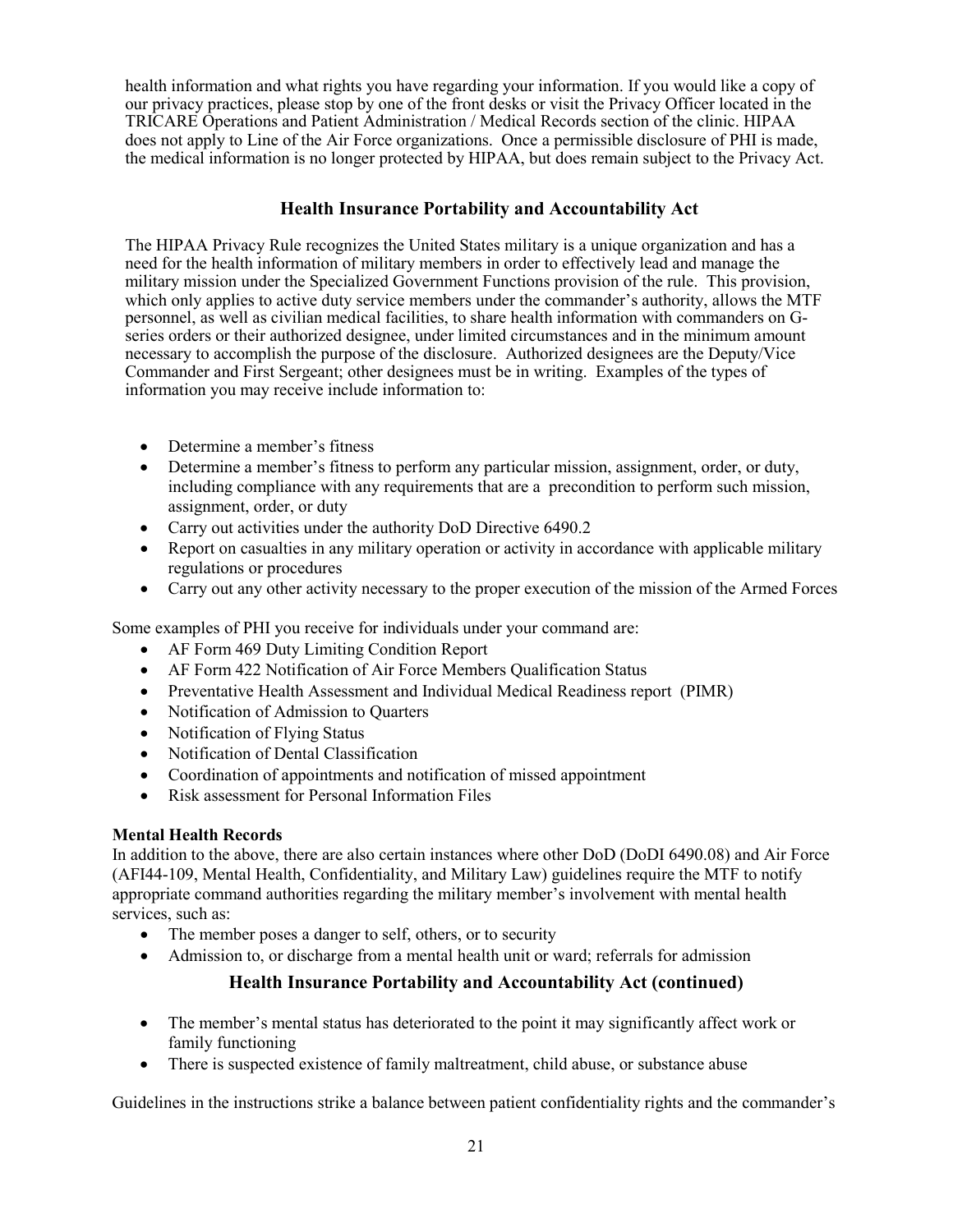right to know for operational and risk management decisions.

#### **Exceptional Family Member Program (EFMP)**

EFMP is a mandatory enrollment program for all active duty personnel who have family members with special needs. The goal of EFMP is to assist military families in managing the dual demands of a military career and the special needs of a family member. For more information about the EFMP program, please contact (609) 754-9752 or (609) 754-9290.

Exceptional Family Members are enrolled in DEERS and possess a diagnosed physical, intellectual, or emotional need that requires specialized medical or educational services. Enrollment in the EFMP program is designed to assist the sponsor with assignment to a duty station where appropriate services necessary to support family members are available.

The program screens all families with an overseas assignment to ensure all necessary services are available at the gaining base. Continuity of care is provided through referrals to local base and community agencies.

# **TRICARE Prime Travel Benefit**

The TRICARE Prime travel entitlement is only available within CONUS, to non-active duty TRICARE Prime enrollees and TRICARE Prime Remote family members when they are referred for medically necessary, non-emergent specialty care more than 100 miles one-way from the PCM location. Beneficiaries must have a valid referral and travel orders from the Military Treatment Facility (MTF) where they are enrolled, or from a TRICARE Regional Office (TRO), if their PCM is a TRICARE network provider.

The travel benefit includes reimbursement of reasonable travel expenses incurred by the beneficiary, not to exceed government per diem rates, when traveling on referral to non-emergency specialty care. Examples of reimbursable expenses include meals, mileage, tolls, parking, and tickets for public transportation (i.e. airplane, train, bus, etc.).

Active duty members and family members enrolled in TRICARE Prime overseas are normally reimbursed for travel expenses under other travel authorities, not the TRICARE Prime travel benefit. Active duty members and overseas families are not subject to the 100-mile rule, but are subject to reimbursement rules in the Joint Travel Regulation as they are for any travel.

#### **Traveling with a Non-medical Attendant:**

The FY02 National Defense Authorization Act authorizes one parent, guardian or adult family member to travel with a non-active duty Prime enrolled patient as a non-medical attendant (NMA). The NMA is authorized reimbursement of actual travel expenses. If the NMA is an active duty member, he/she is entitled to TDY allowances (per diem and mileage) instead of actual expenses. If the NMA is a U.S. Government civilian employee, they may also be entitled to TDY allowances. By statute, the NMA must

#### **TRICARE Prime Travel Benefit (continued)**

be a parent, legal guardian or other adult family member. If the NMA is not the parent, the NMA must be at least 21 years of age. The NMA is not required to be enrolled in TRICARE Prime or to be TRICAREeligible; however, the patient must be enrolled in TRICARE Prime. The use of a NMA must be medically warranted and approved by the MTF to receive reimbursement. Additional patient travel information can be found at:<https://www.tricare.mil/Plans/HealthPlans/Prime/TravelReimb.aspx>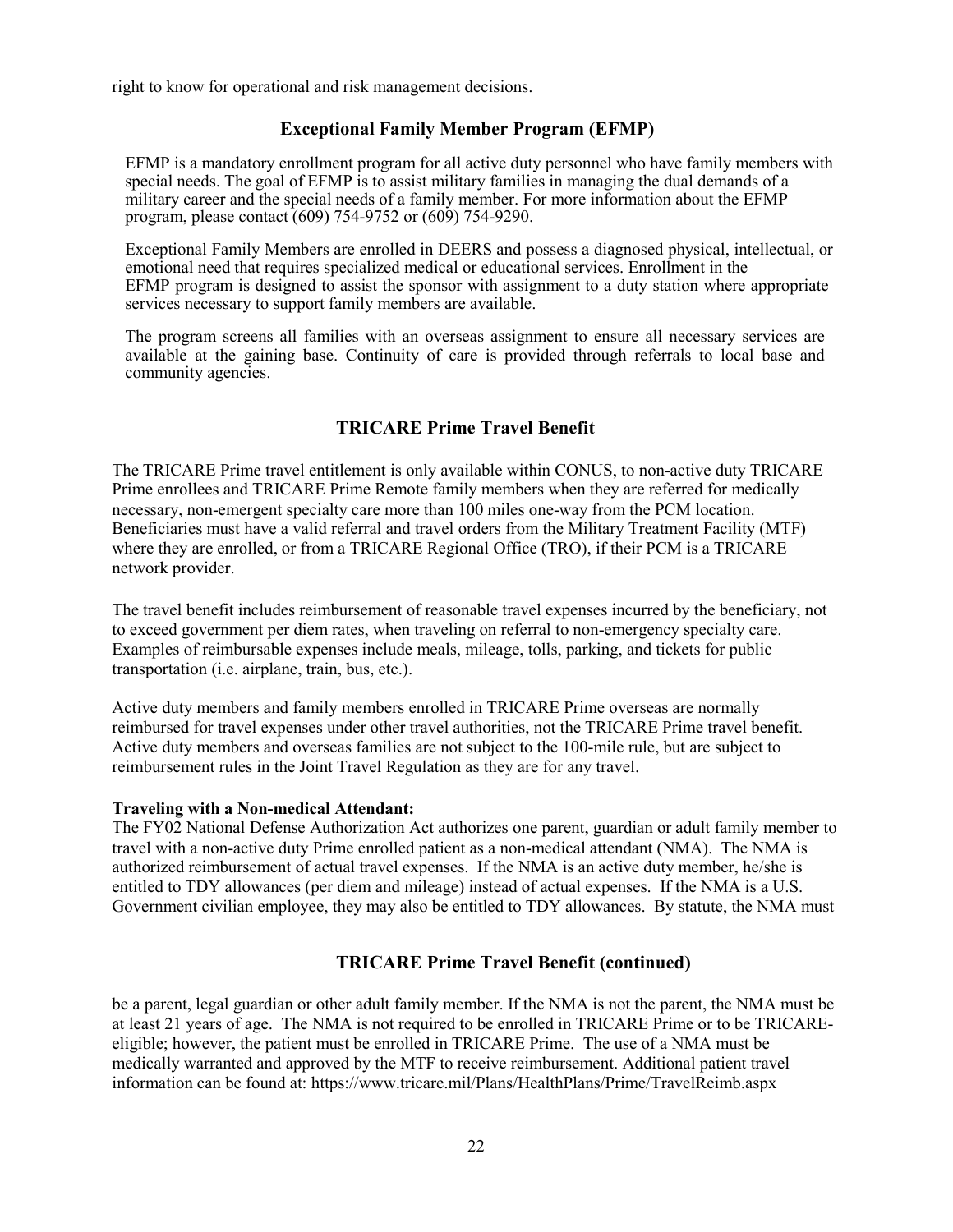#### **Line of Duty**

According to AFI 36–2910, Line of Duty (Misconduct) Determination, section 1.6, an illness, injury, disease or death sustained by a member in an active duty status or in IDT status is presumed to have occurred in the line of duty. The LOD presumption can be rebutted in accordance with AFI 36-2910 section 1.7 if:

- Medical officer determines the illness, injury, or disease existed prior to service
- The illness, injury, disease, or death occurred while the member was AWOL
- Caused by the member's own misconduct

While on orders for more than 30 consecutive days, Air Reserve Component (Guard and Reserve) members are covered for injury, illness or disease incurred or aggravated in the Line of Duty (LOD). This includes injuries sustained when traveling directly to or from the place of duty. In order to receive health care for these injuries or illness after the active duty period is complete or when serving on Inactive Duty (IADT), the RC member's unit must issue an LOD determination. This LOD documentation is used to establish, manage, and authorize health care for the specific injury, illness or disease. LOD coverage is separate from any other TRICARE coverage to include transitional health benefits and coverage provided under TRICARE Reserve Select. When obtaining care for an LOD injury or illness, RC members with an LOD have the same access/priority as AD members. The RC member's medical unit initiates the LOD by filling out an AF Form 348. If the RC member lives within the catchment area of a MTF, the AF Form 348 should be sent to the MTF and to the Defense Health Agency – Great Lakes (DHA-GL), formerly known as the Military Medical Support Office (MMSO). If the RC member lives outside the catchment area of a MTF, the AF Form 348 is sent to the DHA-GL. Additional guidance on LOD can be located in AFI 36-2910 (Line of Duty Determination) and AFI 41-210, (TRICARE Operations and Patient Administration Functions).

#### **Medical Evaluation Boards**

To maintain a fit and vital force, disability law allows the Secretary of the Air Force (SAF) to remove from active duty those who can no longer perform the duties of their office, grade, rank or rating and ensure fair compensation to members whose military careers are cut short due to a service-incurred or service-aggravated physical disability.

A Medical Evaluation Board (MEB) is an administrative process at the MTF that is used to determine if a service member is able to reasonably fulfill his/her military duties; however, the MEB is only one portion of the Disability Evaluation System (DES). The DES is comprised of the MEB, Informal Physical Evaluation Board (IPEB), and Formal Physical Evaluation Board (FPEB). The service member will process through the IPEB if found unfit for duty by the MEB, and will process through the FPEB if the member appeals the results of the IPEB. In 2007, the DoD and the Department of Veterans Affairs (DVA joined forces to create the Integrated Disability Evaluation System (IDES). Under IDES, the DVA

#### **Medical Evaluation Boards (continued)**

assigns ratings for those conditions deemed unfitting by the PEB. The DoD cancelled DoDI 1332.38 & .39 and combined them and the IDES Operations Manual into DoDI 1332.18, Basic, Volumes 1, 2 & 3.

#### **Key reminders:**

Approving Leave - In accordance with AFI 41-210, once a Service member is notified that a MEB has been directed, the SM will be required to be available for VA appointments, PEBLO counseling, and the MEB process. Local procedures may dictate leave restrictions and notification procedures. Once the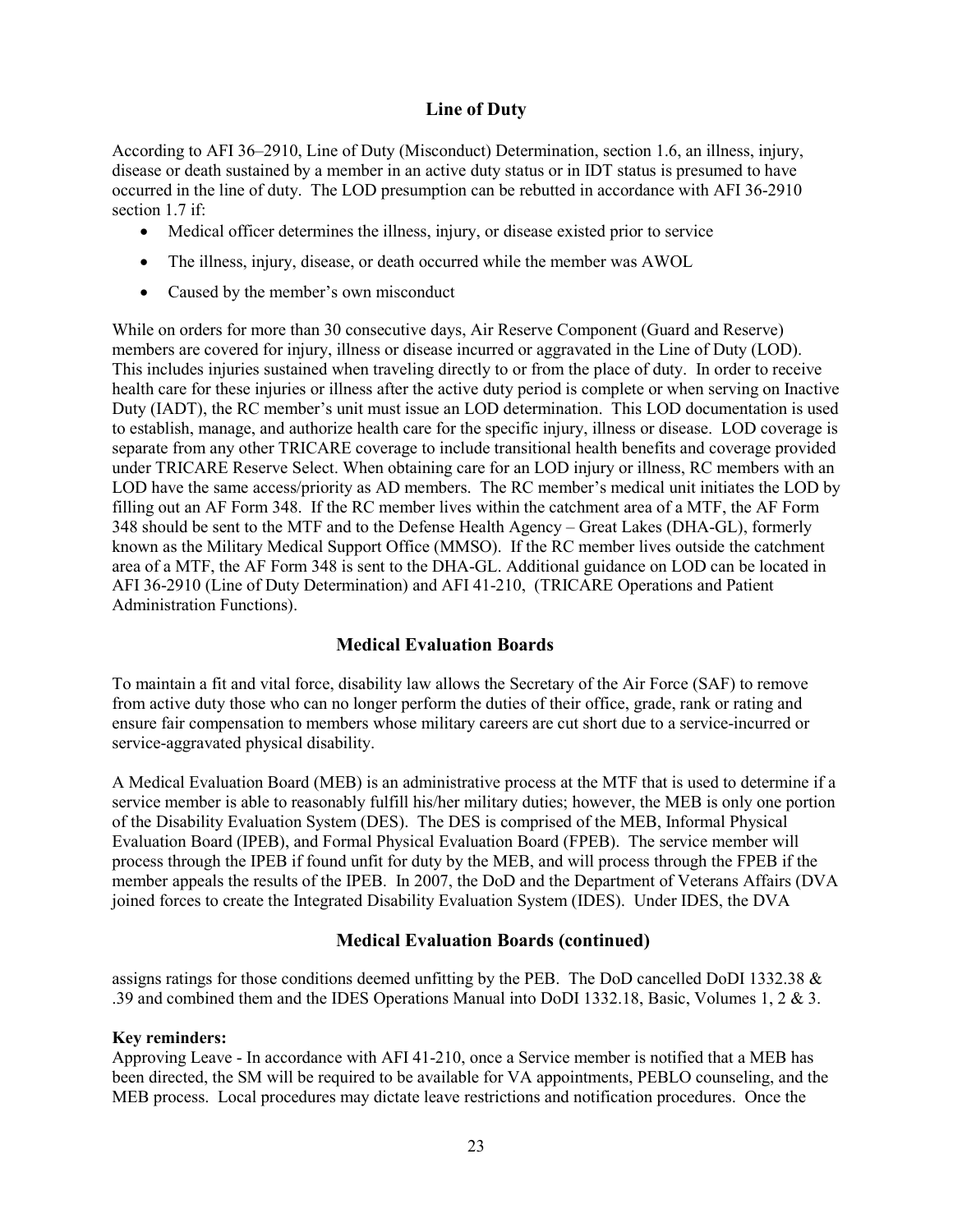MEB package has been sent to the IPEB, the member may not take leave or go TDY without permission from AFPC/DPSD.

Commander's Responsibilities: - IAW DoD 1332.18M, Commanders must:

- Provide the non-medical assessment of the Service member's ability to perform their current job and the duties expected of the member's current office, grade, rank, or rating within 5 calendar days of the PEBLO's request. This is also referred to as a Commanders letter. When required Commanders will be notified by the MTF PEBLO and provided a copy of the AFPC format guidance.
- If required, provide the PEBLO a complete Line of Duty (LOD) determination within 5 days of the request date or by the next Reserve drill.
- Require Service members to attend all IDES appointments and VA disability examination appointments, particularly during the MEB phase of the IDES process during which critical case management briefings, disability examinations, and the Military Department MEB are completed.

(1) Commanders may grant exceptions to this requirement for the welfare or morale of a Service member, as long as those exceptions do not prevent timely completion of IDES appointments. (2) Commanders may discuss the contents of the non-medical assessment with the Service member before submission to the PEB.

- Inform the PEBLO of any scheduling conflicts with IDES appointments. Require that IDES-referred Service members be assigned military duties appropriate to their condition and have a recovery care plan established, as applicable.
- Inform the PEBLO if the Military Department initiates actions that may lead to administrative discharge or any unfavorable actions that arise during the member's IDES process.

# **Elective Medical Care**

Active duty members must coordinate elective medical care from civilian providers with their squadron commander and their MTF prior to receiving the elective care. Common elective procedures requiring coordination include refractive surgery for vision correction, in vitro fertilization, cosmetic dental procedures including orthodontics, and cosmetic surgeries including liposuction, tummy tucks, and breast augmentation.

The active duty member considering the elective procedure must be counseled on the following:

- The elective procedure will be entirely at his/her personal expense.
- Medical conditions resulting from the elective treatment may result in an MEB with the potential for medical discharge without the benefits that are normally received for medical care received in the Line of Duty. For example, disability benefits may not be provided.
- The cost associated with correcting negative outcomes, and other subsequent medical care resulting from the procedure, is normally the patient's expense.
- The member must ensure that all medical treatment records and prescription records are delivered to the MTF within three days of discharge.
- The member must request ordinary leave for the recovery period. (Exceptions: ADSMs approved for living organ donations and any Airman who elect childbirth from civilian sources at her own expense)

# **Elective Medical Care (continued)**

• The member must understand that he/she may seek medical advice from his/her PCM in advance of the procedure to discuss possible alternatives, as well as potential adverse effects from the procedure that may result in duty limiting conditions.

Active duty members who coordinate elective care as required with their commander and MTF may receive some leniency, through a waiver process, in covering medical bills from complications that affect the health of the member, but there is no guarantee. Members who fail to coordinate the elective care are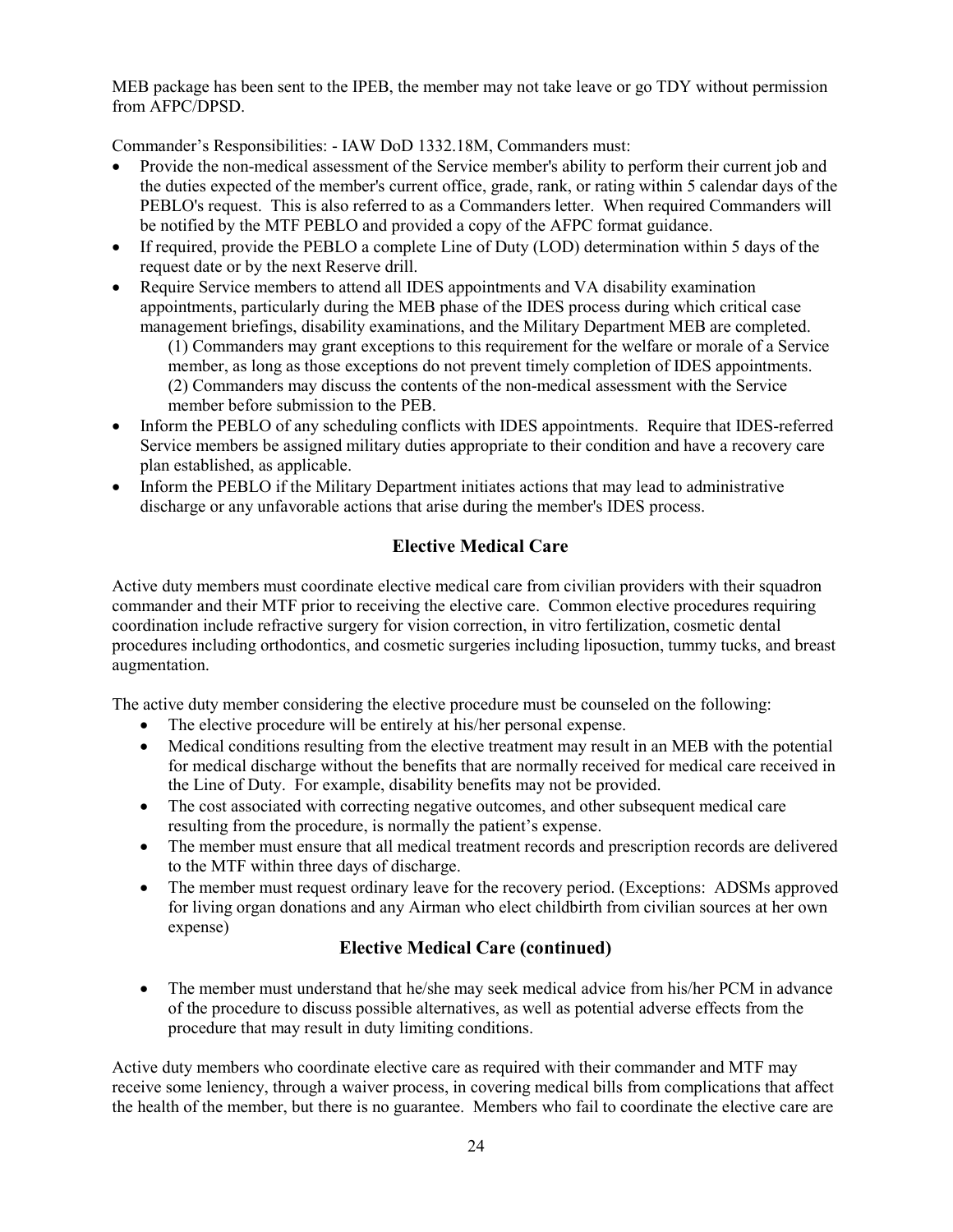unlikely to receive the same leniency if complications arise. In vitro fertilization procedures for purposes of becoming a contracted surrogate mother may also require off duty employment coordination.

#### **Third Party Collection (TPC) Program**

The TPC Program obligates DoD Medical Treatment Facilities (MTFs) to bill private health insurance carriers such as Aetna, Blue Cross/Blue Shield, etc., for the cost of medical care furnished to retirees and family members covered by their own health insurance policies. We gather insurance information using a DD Form 2569, Third Party Collection Program – Insurance Information. Patients need to complete this form every year or as instructed by the MDG staff. Insurance companies will not charge patients a deductible or co-payment for services received at military medical facilities.

#### **Bioenvironmental Engineering**

The Bioenvironmental Engineering (BE) Flight provides operational health risk assessment expertise to *enhance commander decision makin*g and health service support capabilities. BE optimizes combat capabilities by preventing casualties and enhancing performance through full spectrum threat *health risk reduction*. The BE Flight ensures compliance with DoDI 6055.05, including maintenance of Defense Occupational and Environmental Health Readiness System (DOEHRS), contingency response health threat assessments, and regulatory compliance. BE Flight personnel are trained to promote safe and healthful community and workplace environments; protect all JB MDL personnel from workplace and environmental hazards; control, minimize injury, and damage during disaster/contingency operations; ensure compliance with regulatory standards and laws; and protect commanders, supervisors and the DoD from regulatory liabilities.

The BE Flight currently performs fit testing for M50 gas masks, industrial respirators and N95 masks at Building  $3\overline{4}57$  on JB MDL-M every Monday (0900 – 1445) Wednesday (0800 – 1445), and Friday (0800  $-1445$ ) (except for holidays); and at Building 5 on JB MDL-L by appointment only (732) 624-6307. M50 fit tests are "good for" the member's career, unless the member gains/loses more than 10% of the baseline weight, and has no facial change issues. Industrial respirator fit tests are an annual requirement.

For concerns, or to make a fit testing appointment, please call (609) 754-9057 or visit us at Building 3457 on JB MDL-M or Building 5, Rm 103 on JB MDL-L.

#### **Patient Rights and Responsibilities**

#### **As a Patient, You Have the Right To:**

• Quality care and treatment that is consistent with available resources and generally accepted standards, including timely access to specialty care and to pain assessment and management.

• Considerate and respectful care, with recognition of personal dignity, psychosocial, spiritual, and cultural values and belief systems.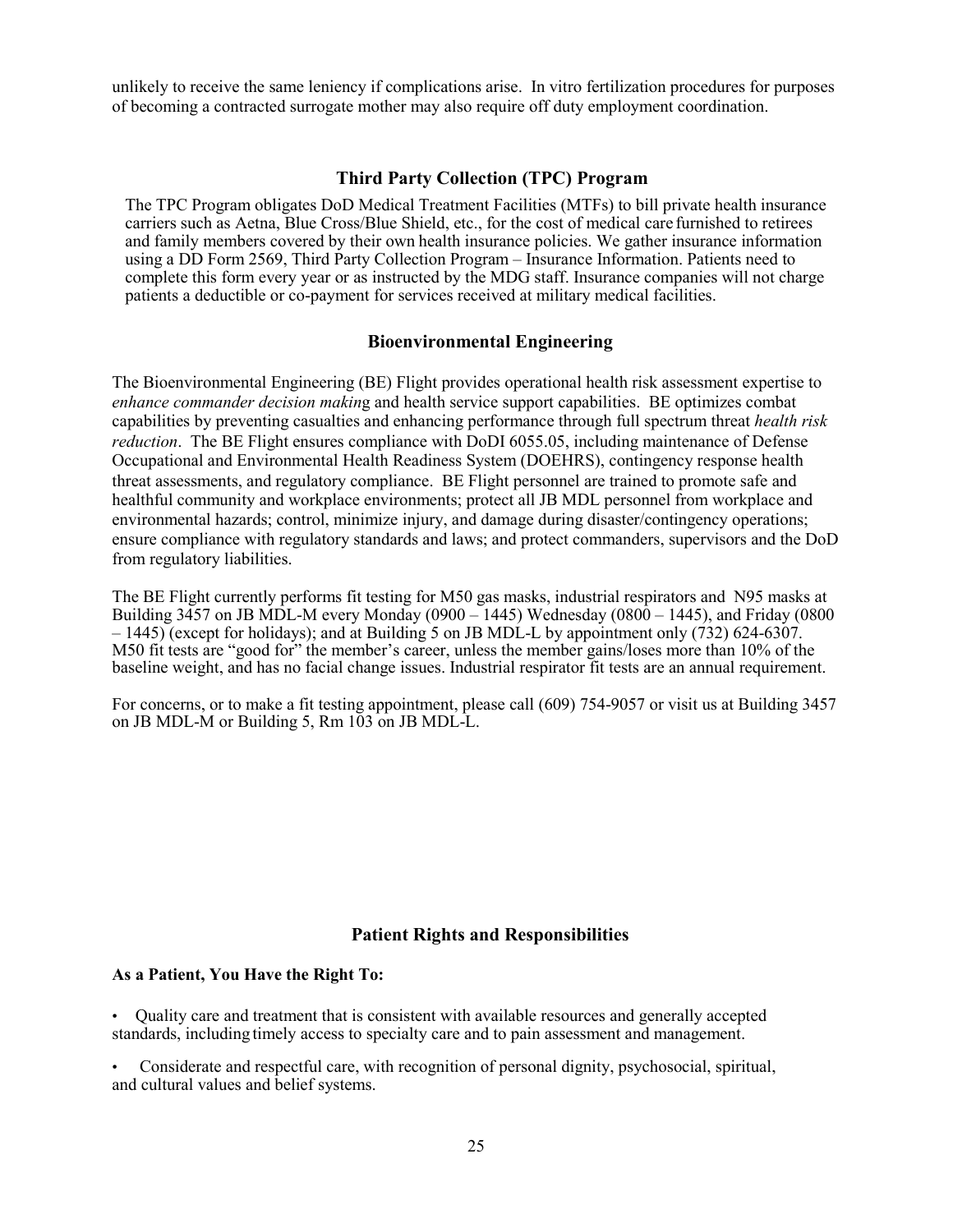• Reasonable safeguards for the confidentiality, integrity, and availability of your protected health information, and similar rights for other personally identifiable information, in electronic, written, and spoken form, including the right to be informed when breaches of privacy occur, to the extent required by Federal law.

• Be informed in advance of making a sensitive disclosure during a health care encounter that in certain circumstances the provider is mandated to make a notification to an individual, agency or service, without requiring the patient's permission or consent to make the provider notification. For example, types of sensitive disclosures may include but are not limited to sexual assault or harassment, domestic violence, substance misuse or abuse, or intent to harm self or others.

• Receive information about the individual(s) responsible for, as well as those providing, his or her care, treatment, and services. The MTF will inform the patient of the names, and as requested, the professional credentials of the individual(s) with primary responsibility for, as well as those providing, his or her care, treatment, and services.

• An explanation concerning your diagnosis, treatment options, procedures, and prognosis in terms that are easily understood by the patient or responsible caregiver. The specific needs of vulnerable populations in the development of the patient's treatment plan shall be considered when applicable. Such vulnerable populations shall include anyone whose capacity for autonomous decision-making may be affected. When it is not medically advisable to give such information to the patient due to vulnerabilities or other circumstances, the information should be provided to a designated representative.

• Any and all necessary information in non-clinical terms to make knowledgeable decisions on consent or refusal for treatments, or participation in clinical trials or other research investigations as applicable. Such information is to include any and all complications, risks, benefits, ethical issues, and alternative treatments as may be available. Patients will be informed that information on TRICARE covered services, including clinical trials, is available on the TRICARE.mil website at: [www.tricare.mil.](http://www.tricare.mil/)

Make recommendations, ask questions, or file grievances to the MTF Patient Relations Representative or to the Patient Relations Office. If concerns are not adequately resolved, patients have the right to contact The Joint Commission (TJC) at 1-800-994-6610, or by submitting a concern or complaint online at https:// [www.jointcommission.org/report\\_a\\_complaint.aspx.](http://www.jointcommission.org/report_a_complaint.aspx)

• Know if the MTF proposes to engage in or perform research associated with your care or treatment. The patient has the right to refuse to participate in any research projects and withdraw consent for participation at any time.

• Care and treatment in a safe environment.

Be informed of the MTF rules and regulations that relate to patient or visitor conduct.

• When medically permissible, a patient may be transferred to another MTF or private sector facility/provider only after he or she has received complete information and an explanation concerning the needs for and alternatives to such a transfer.

Understand the charges for your care and obligation for payment.

#### •**Patient Rights and Responsibilities (continued)**

Make sure your wishes regarding your healthcare are known even if you are no longer able to communicate or make decisions for yourself.

• Be informed in advance of making a sensitive disclosure during a health care encounter that in certain circumstances the provider is mandated to make a notification to an individual, agency, or service, without requiring the patient's permission or consent to make the provider notification. For example, types of sensitive disclosures may include but are not limited to sexual assault or harassment, domestic violence, substance misuse or abuse, or intent to harm self or others.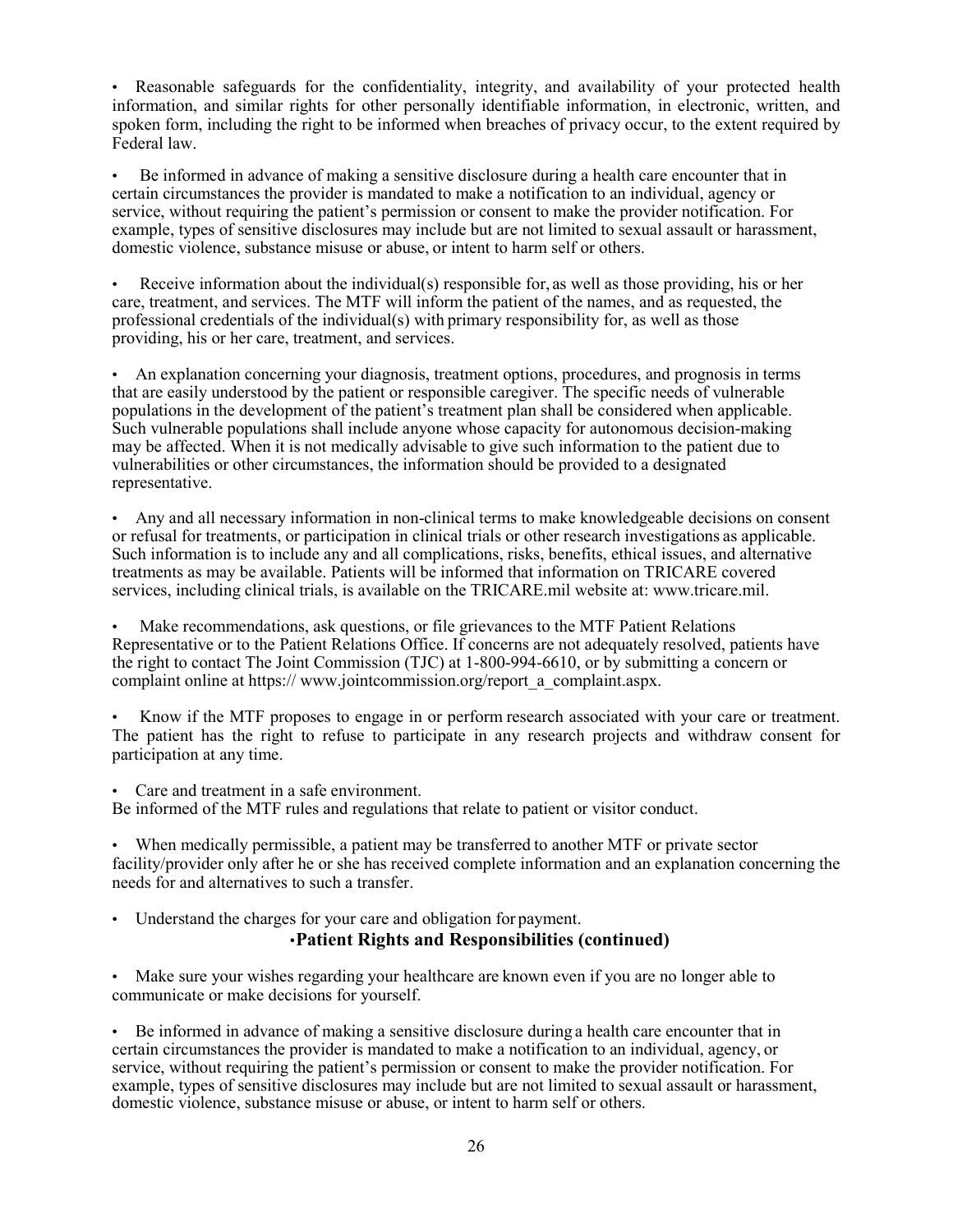#### **As a Patient, You Have the Responsibility To:**

• Provide accurate, complete, and up-to-date information about complaints, past illnesses, hospitalizations, medications, andother matters relating to your health. Patients are responsible for advising their healthcare provider that they understand the diagnosis, treatment plan, and prognosis.

• Being considerate of the rights of other patients and MTF healthcare personnel. Patients are responsible for being respectful of the property of other persons and of the MTF.

• Adhere to the medical and nursing treatment plan, including follow-up care, recommended by healthcare providers. This includes keeping appointments on time and notifying MTF when appointments cannot be kept.

• Return medical records promptly to the MTF for appropriate filing and maintenance if records are transported by the patients for the purpose of medical appointments, consultations, or changes of duty location. All medical records documenting care provided by any MTF are the property of the U.S. Federal Government.

- Following MTF rules and regulations affecting patient care and conduct.
- Your actions if you refuse treatment, or do not follow the practitioner's instructions.
- Meeting financial obligations incurred for their healthcare as promptly as possible.

#### **The Joint Commission**

If your concerns cannot be resolved by the 87 MDG, then patients, staff, and families may contact The Joint Commission in writing to report these patient safety and quality of care concerns using one of the following methods:

Website: [https://www.jointcommission.org/report\\_a\\_complaint.aspx](https://www.jointcommission.org/report_a_complaint.aspx)

Fax: (630) 792-5636

Mail: